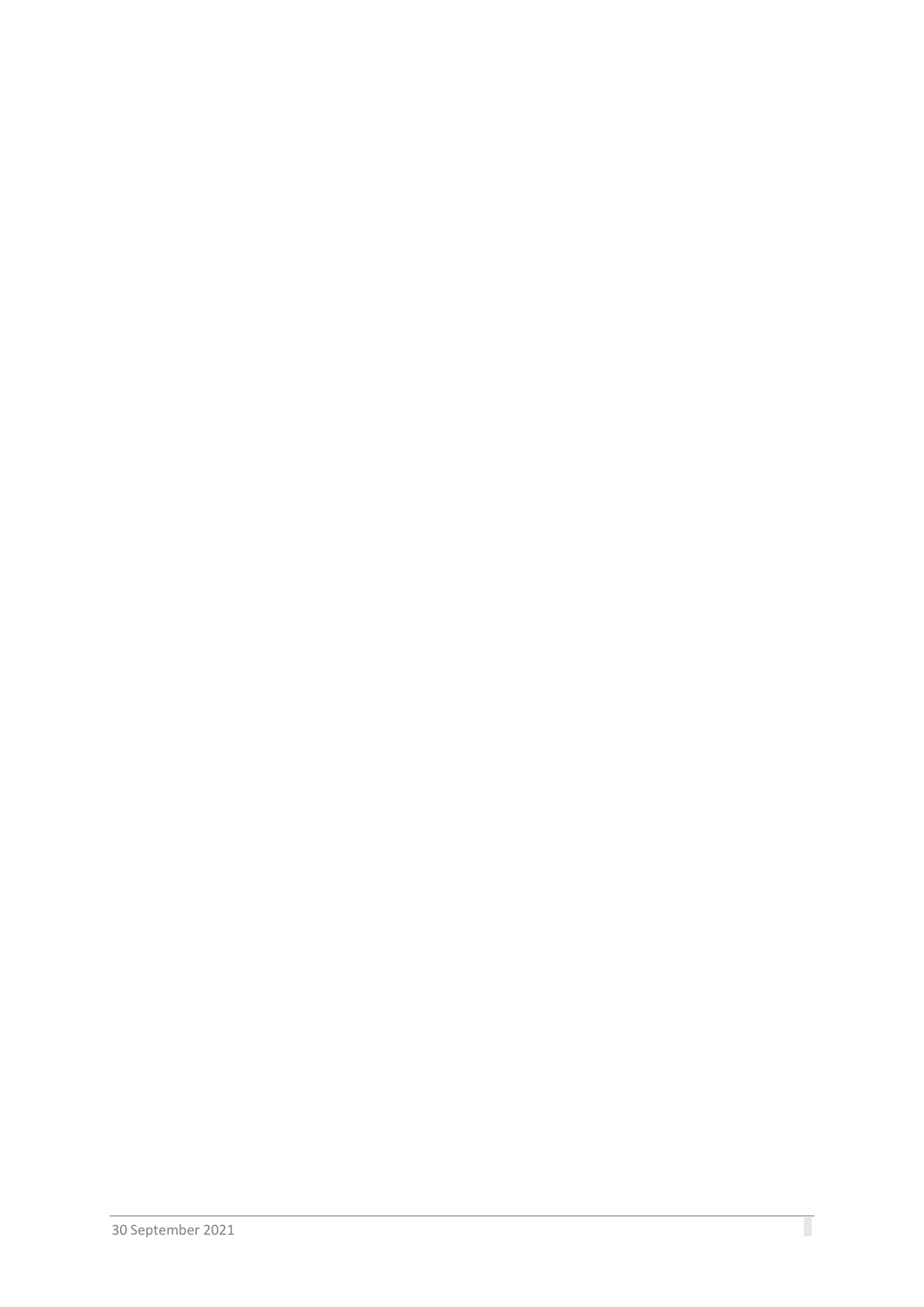# **Contents**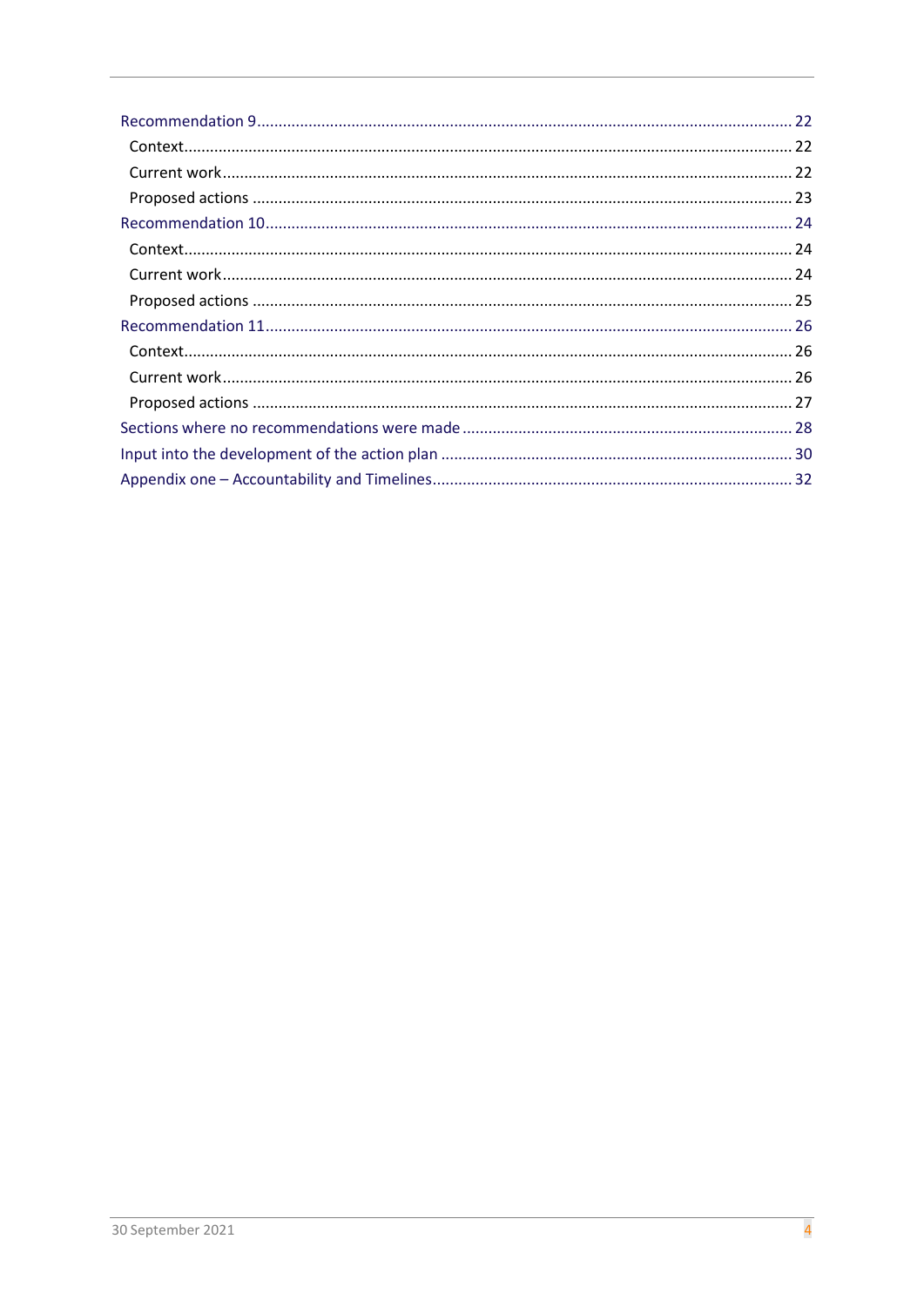# **New Zealand International Convention Centre (NZICC) Fire, October 2019**

## **Introduction**

On 22 October 2019, a large, complex fire broke out inside the roof cavity of a building under construction in the Auckland Central Business District (CBD). The building, known as the New Zealand International Convention Centre (NZICC), consisted of seven storeys with a total floor area of 32,500 square metres. Construction was due to be completed in 2020 and was well advanced with the building mostly closed in. At the height of the response to the sixth alarm fire 130 firefighters, 30 appliances and 16 operational support vehicles were in attendance. The fire severely impacted the Auckland CBD and resulted in a full evacuation of the NZICC precinct, and the closure of key traffic routes in the city for multiple days. It was 11 days before the NZICC building was able to be safely handed back to the construction site owners. This fire is known as the NZICC fire.

There are few precedents for a structural fire of this size and complexity recorded in New Zealand history.

Fire and Emergency New Zealand commissioned an independent review into the NZICC fire because we want to ensure we improve how we manage long duration structural incidents. We understand the New Zealand built environment is evolving and ever-growing. We need to ensure we learn from significant incidents so that we are best placed to respond to incidents in this changing environment. We have developed this action plan in response to the lessons and opportunities the independent review identified and recommended.

### **About the review**

The Australasian Fire Authorities Council (AFAC) independent review was conducted by a team from both Australia and New Zealand with broad and varied experience of structure fire, incident management, implementation of emergency management policy and doctrine, and of undertaking operational reviews.

#### **Review methodology**

The review team ('the reviewers') carried out field work in New Zealand between 12 and 20 February 2020 (inclusive). They met with Fire and Emergency personnel, as well as staff from other agencies, government, and representative bodies significantly impacted by the fire. The reviewers had the opportunity to visit the immediate environment of the NZICC and discuss the strategies used there. They considered relevant documentation, reviewed video footage of the fire and firefighting operations, and listened to recorded radio traffic. Officers and firefighters were also given an opportunity to provide written submissions outlining their experiences during the fire. Over 20 submissions were received. The reviewers also interviewed some stakeholders by phone.

The reviewers made recommendations, comments and suggestions for Fire and Emergency to take account of in future business planning.

The following were explicitly out of scope:

- The origin and cause of the fire
- The conduct or behaviour of any individuals involved for performance-related purposes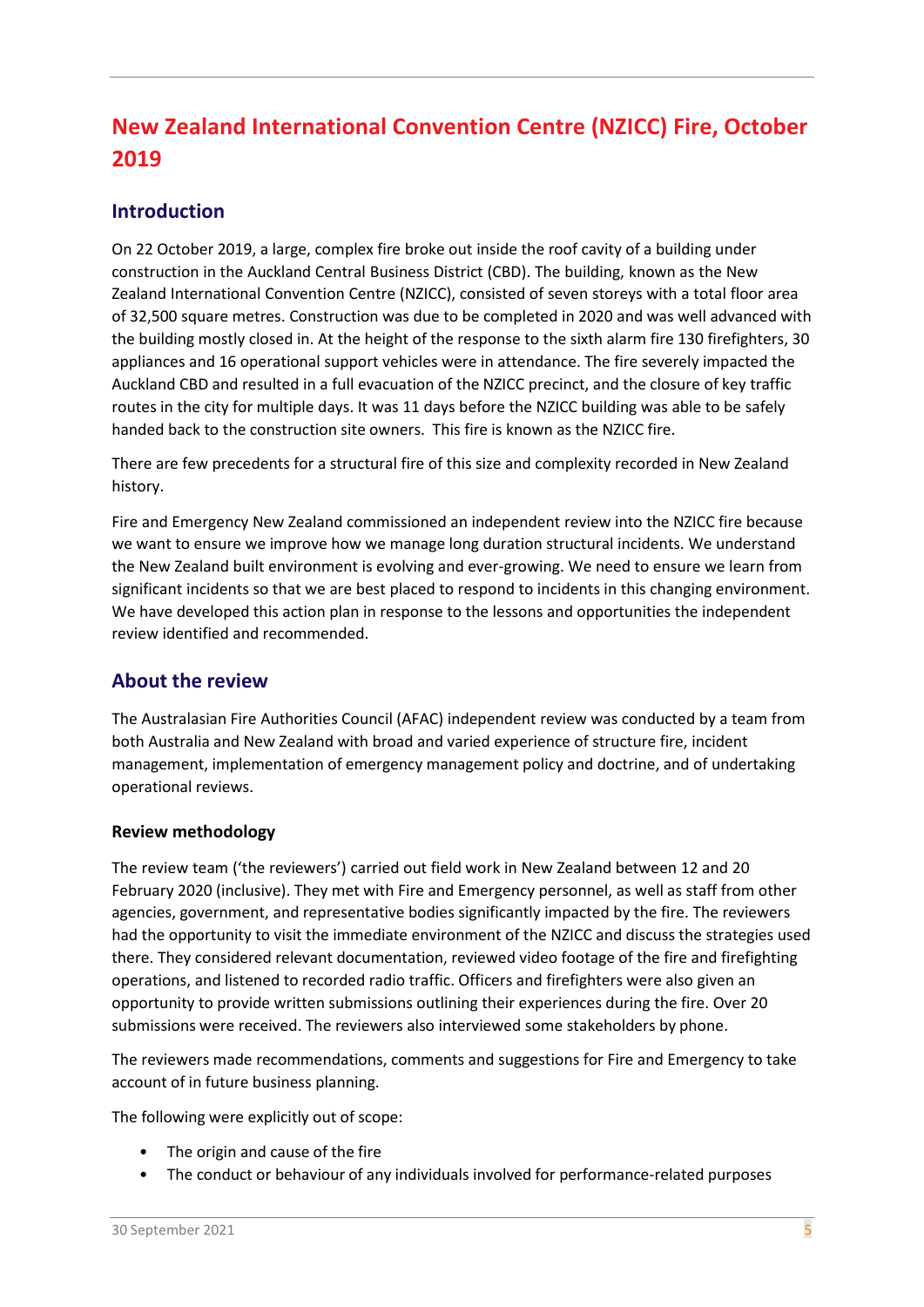- The regulatory framework per se (i.e. any review of Fire and Emergency New Zealand's statutory functions or powers)
- The subsequent investigations into the fire, including the cause and origin investigation
- Legislative policy and legal issues, such as any potential fault or liability in connection with the fire
- Building legal compliance issues
- The operations and/or performance of agencies other than Fire and Emergency New Zealand.

#### **Context**

The context for each of the recommendations comes directly from the [NZICC Independent](https://fireandemergency.nz/assets/Documents/Files/NZICC_Fire_Review_August_2020_Final.pdf) [Operational](https://fireandemergency.nz/assets/Documents/Files/NZICC_Fire_Review_August_2020_Final.pdf) Review.

#### **Relationship to other review activities**

The reviewers' report is independent and based on the evidence the reviewers gathered during the fieldwork phase of the review. The report deliberately did not deal with the detailed operational issues that have been or will be addressed in internal after-action reviews.

#### **Acknowledgements**

Fire and Emergency would like to thank the review team for their mahi in pulling together their report and recommendations. The review team consisted of Jeremy Fewtrell – Deputy Commissioner at Fire and Rescue New South Wales, Paul Considine – Director, Supporting Operations at the Australasian Fire and Emergency Service Authorities Council (AFAC) and our own Trevor Brown – National Operational Efficiency Manager. We would also like to thank everyone who took the time to input into the operational review.

We would also like to acknowledge the Auckland community and Auckland businesses who were impacted by the NZICC fire and thank you for your support during the response efforts and in the days that followed.

Finally, we would like to take the opportunity to thank the firefighters, officers, and other personnel who worked tirelessly in extreme conditions to respond to the NZICC fire. Your professionalism, commitment, and efforts are commendable and appreciated.

#### **Next steps**

Fire and Emergency accepts the report is a fair review of our management of a very significant event and intends to take action to address the 11 recommendations made.

This action plan outlines how we will respond to these recommendations. Appendix one outlines the accountabilities and projected timelines for each action. The actions and timeframes for achieving these are subject to change as they need to be balanced against the other areas of organisation development and prioritisation and generally this will be achieved through the organisations formal investment prioritisation process.

In implementing the plan, we will:

- discuss with our affected communities, stakeholders, partners and the emergency sector so we can further inform and refine our activities, as appropriate, and
- establish governance and collaborative arrangements to actively develop, manage and monitor its implementation.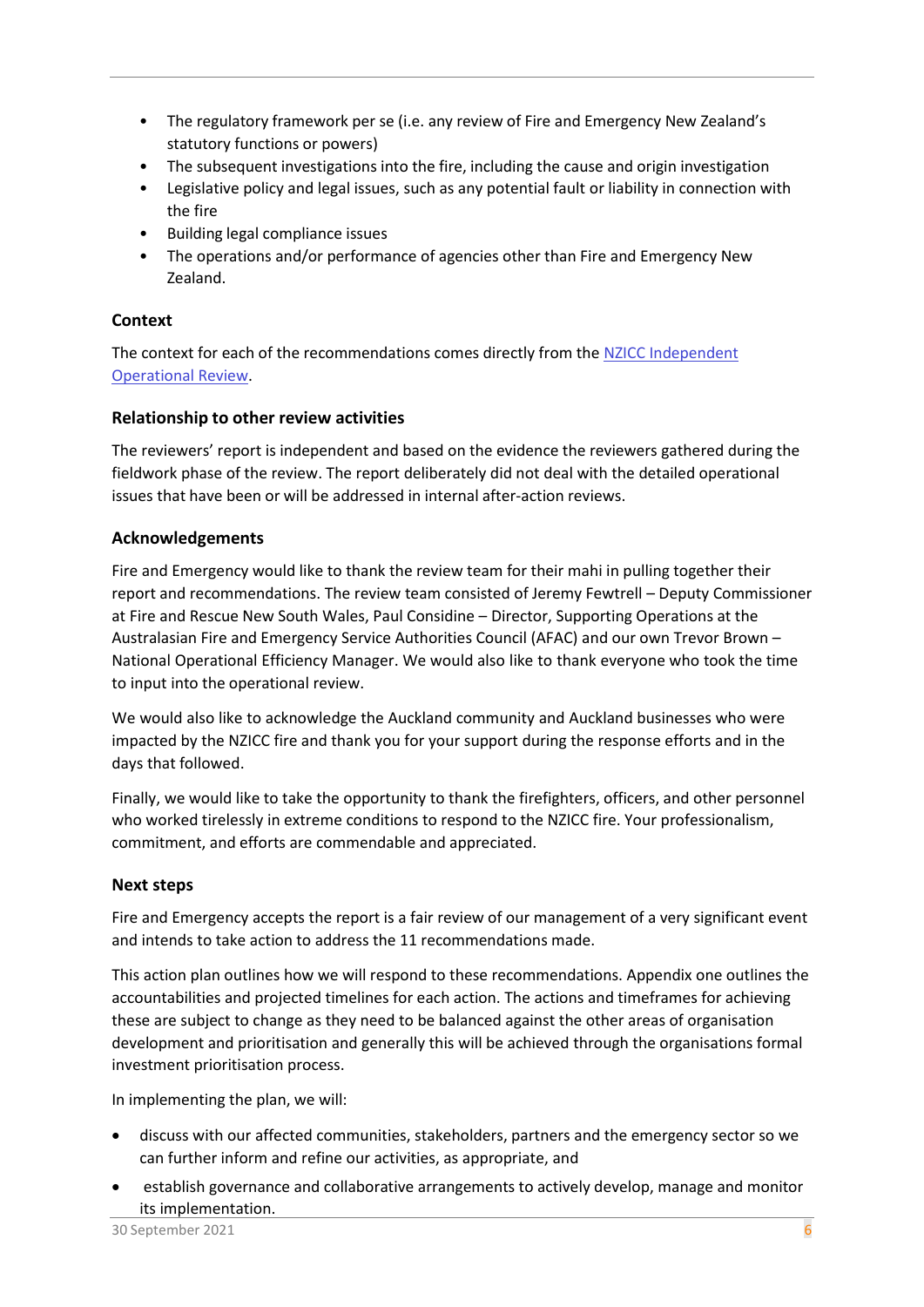# **NZICC Fire Action Plan recommendations and responses**

# **Recommendation 1**

Fire and Emergency New Zealand should review its strategies to understand and manage high-risk buildings, including buildings under construction. These strategies should take into account the practicality of physically inspecting and keeping up-to-date with individual buildings, and provide solutions to support operational firefighters effectively to manage fire in the complex built environment where they may not be personally familiar with individual buildings.

#### **Context**

The reviewers found the pre-incident planning and risk management for the NZICC fire were appropriate in the context of the regulatory environment in which Fire and Emergency operates and in accordance with our own internal policies. Site familiarisation visits had been paid by crews to the NZICC while under construction and it was noted that due to the rapidly changing construction site it would not have been reasonable to expect a pre-incident plan to have been prepared. It was noted this is a significant challenge for fire and rescue services around the world who operate in highdensity urban environments due to the pace and complexity of urban development in the modern world.

To address this, the reviewers suggested other solutions, such as better access to plans created by others, need to be implemented and firefighters and officers should be educated around general building construction issues.

#### **Current work**

Since the NZICC fire in October 2019 a number of actions have already started or been completed to begin to address this recommendation.

In April 2019, prior to the NZICC fire, Fire and Emergency updated its operational planning procedures which made area managers and principal rural fire officers responsible for ensuring local operational procedures (LOPS) are developed for their areas/districts. This includes ensuring site reports and tactical plans are up to date. This is a work in progress. In September 2020 our internal audit function undertook a review to determine if the local operational procedures were in place and were developed in accordance with the procedures. Overall, the audit found further effort is required and made recommendations to ensure we can target specific issues. The recommendations included ensuring a quality assurance process is put in place to review the content of the LOPs; a reminder to those who have not yet developed LOPs or tactical plans for major hazard facilities to do so; and the tactical plan template is updated to be more fit-for-purpose. Action is underway to address these.

We have made progress in completing a *Designers Guide to Firefighting Operations*, which is a guide for professionals in the construction industry such as designers and engineers on technical issues relating to firefighting operations that they should consider in their building design work. We expect chapters of this guide to be publicly released in the coming months, further chapters will be developed over time. We are also producing similar information for our frontline personnel which will include a checklist and online training modules. As part of this work, we have released an online training module for firefighters on building construction sites which covers general construction issues as recommended by the reviewers.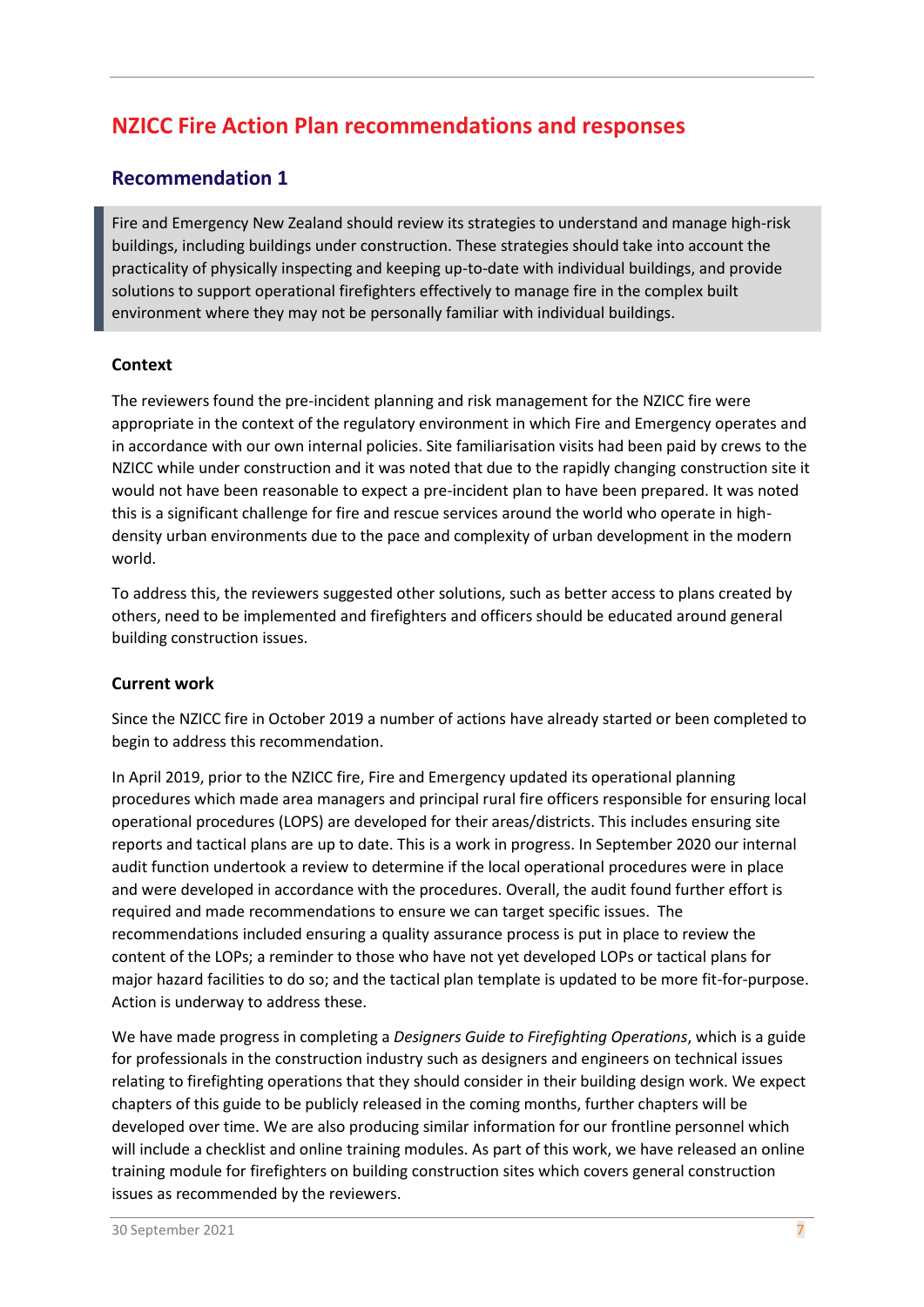Fire and Emergency has been actively working with Standards New Zealand on *NZS4510 Hydrant Risers in Buildings* to ensure it includes more specific requirements for buildings under construction. We have had representation on the NZ Standards Committee and have also made a submission on this through the public consultation process run by Standards New Zealand.

In September 2020, we issued a "Heads Up" document which is a report we develop and share with targeted audiences and publish on our website to share key lessons learned from fires to help prevent or lessen the impact of future fires. This ["Heads Up"](https://fireandemergency.nz/assets/Documents/Heads-up/2020-09-01-Heads-Up-30.pdf) report covered buildings under construction and was sent to territorial authorities and building industry groups. We have also participated in Engineering New Zealand seminars to inform engineers of the key lessons.

We are also in the process of deploying 200 tablets to our busiest fire appliances which are loaded with a full suite of applications including an operational site data application. This application helps firefighters to maintain current, accurate and complete critical building information by enabling them to review and update building information while attending an incident or undertaking a scheduled familiarisation visit. Building updates are automatically uploaded to our SMS system allowing other crews to access the most up-to-date information. This roll-out will be completed in June 2022. Further deployment of Fire and Emergency's Mobility Solution will be considered when a final approval decision on the Government's Public Safety Network (PSN) Business Case has been made and further implications and opportunities to leverage off the programme are better understood.

Our Service Delivery branch is undergoing a significant structural change which came in to effect on 27 September 2021. Through this process increased focus and capacity will be put on risk reduction activities in the districts through the establishment of a community risk manager and risk reduction advisors and senior advisors. These personnel will be focused on the technical aspects of reducing the risk of incidents occurring and minimising the impacts when they do occur. We have also established an Auckland strategic advisor position to help build strategic relationships and engagement in Auckland. Through building relationships with key partners we aim to influence changes relating to fire safety in construction.

#### **Proposed future actions**

- 1.1 Research other jurisdictions' approaches to issues with buildings under construction to find effective and efficient strategies which could work (or be adapted to work) in the New Zealand context.
- 1.2 Engage with Local Authorities on the work they already undertake relating to health and safety matters on construction sites to attempt to include firefighting risks as part of this.
- 1.3 Work with the construction industry to incorporate fire risks into their site safety reports. The New Zealand Construction Industry Council is interested in working with us on producing a Code of Practice on construction site safety that would provide specific guidance.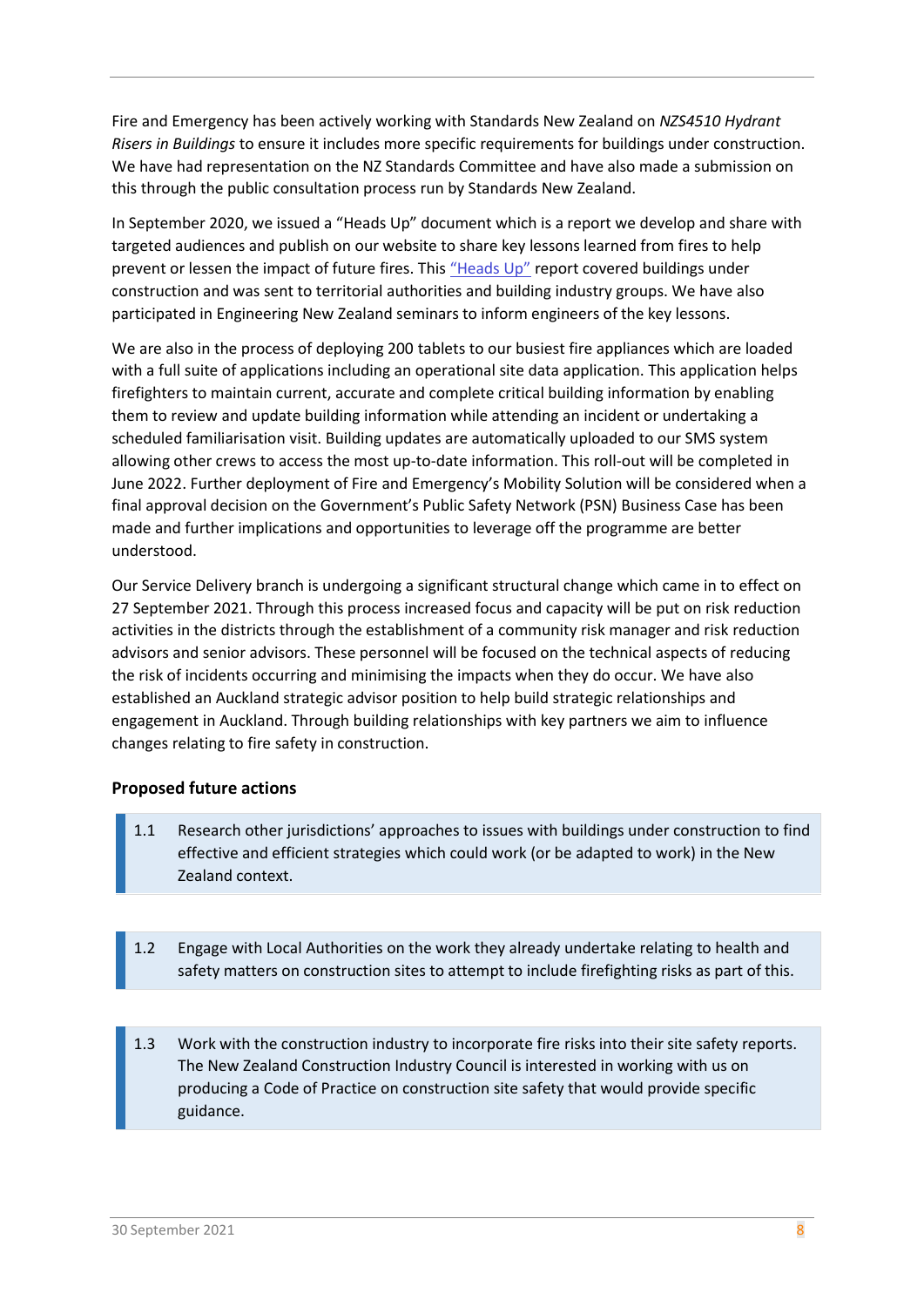- 1.4 Work with the Ministry of Business Innovation and Employment (MBIE) in attempt to influence updating the Building Act (Clause F5) to include fire safety during construction.
- 1.5 Develop a protocol and a recurring task in SMS to reminds crews to undertake a familiarisation visit when a building under construction/alteration/deconstruction, known to Fire and Emergency engineers, reaches a certain threshold.
- 1.6 Incorporate guidance and information on buildings under construction in to RD2 Operational planning documents when undertaking the next review.
- 1.7 Special Response Zone's will be loaded into ICAD in our Communication Centres to enable predetermined attendance to be assigned based on the risk identified for particular sites.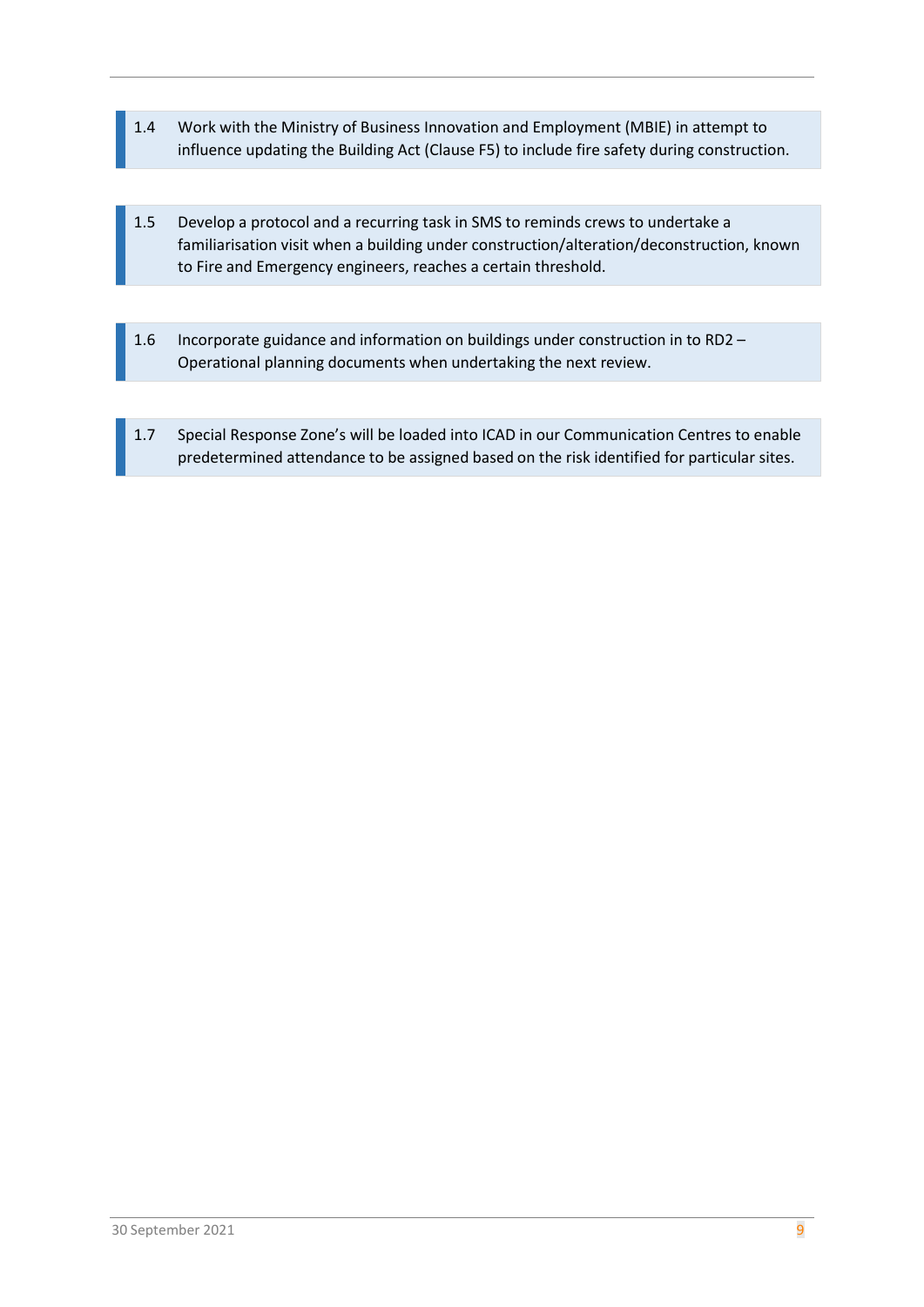Fire and Emergency New Zealand should review its operational doctrine to provide guidance to incident controllers about identifying incidents that are likely to develop into long-duration events, and setting up appropriate command facilities in an EOC to manage all major incidents, of whatever hazard type, from an EOC.

#### **Context**

Overall, the reviewers concluded that, due to the unique construction of the NZICC roof, firefighting strategies and tactics were limited which meant there were "no realistic options available to Fire and Emergency New Zealand to suppress this fire so as to reduce the loss significantly below what was incurred". The reviewers did however find almost all personnel attending the scene did not initially consider the fire could last more than 24 hours which had an impact on how the incident was managed in its early stages and the way in which the Incident Management Team (IMT) operated.

The reviewers also identified there is no current doctrine to guide executive officers on identifying and managing long-duration incidents. It was also acknowledged long-duration incidents of this nature in the urban environment are rare. We consider it will be challenging to identify thresholds as to when an urban incident may become a long duration event so will seek to better understand which thresholds (if any) are used in other jurisdictions that could be used or adapted for use in a New Zealand context.

#### **Current work**

In response to th[e independent review in to the Tasman Fires](https://fireandemergency.nz/assets/Documents/Research-and-reports/Tasman-Fires/Tasman-Fires-Review-2019.pdf) we have begun to identify and test potential venues around the country, such as sports clubs, race courses, etc., for suitability for use as an Incident Control Point (ICP)<sup>1</sup>. We are also doing work to ensure Fire and Emergency's ICT equipment can be deployed to these locations. This is a work in progress and progress is regularly reported on as part of the Tasman Action Plan progress updates.

The Tasman Fires Action Plan also includes an action on reviewing how and when Local Coordination Centres (LCC), Region Coordination Centres (RCC) and the National Coordination Centre (NCC) operate and how they are resourced, exercised and tested (refer to action 11.1 of th[e Tasman Fires](https://fireandemergency.nz/assets/Documents/Research-and-reports/Tasman-Fires/Tasman-Fires-Action-Plan.pdf) [Action Plan\)](https://fireandemergency.nz/assets/Documents/Research-and-reports/Tasman-Fires/Tasman-Fires-Action-Plan.pdf). This action, once completed, will contribute to addressing recommendation two of this review. It is intended that this action is completed by the end of 2021. Progress on this action will continue to be reported as part of the Tasman Fires Action Plan regular progress reporting.

There is also work underway locally in Auckland to address this issue. A fourth alarm incident in Auckland is now the trigger for changing the executive officer's mindset from a routine incident to a large, potentially long-duration incident. This means a fourth alarm in Auckland would trigger the incident controller to review appointments to key IMT roles, consider standing up the LCC or RCC and calling on partner agency support. Auckland officers are also intending on appointing an advanced planning manager at fourth alarm (and above) fires in Auckland to focus on longer term considerations. This is being supported by communications and training, as appropriate. Auckland Area Management consider a fourth alarm and above is appropriate and an advanced planning

<sup>&</sup>lt;sup>1</sup> Fire and Emergency does not use the terminology EOC, we use ICP instead.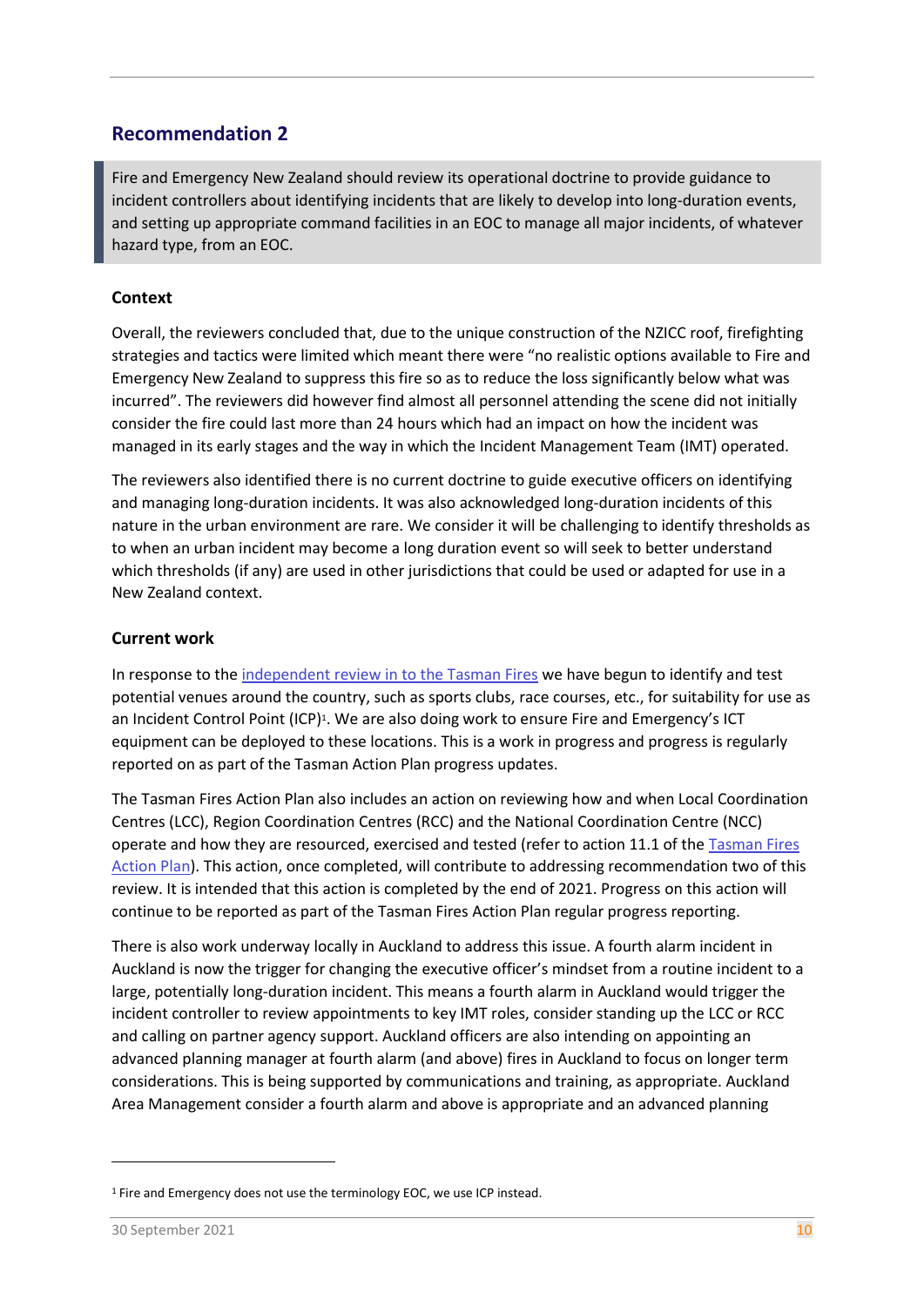manager is not required for third alarm or below incidents. We will continue to evaluate this to determine if this is required nationally, or at some other locations around the country.

- 2.1 Research other jurisdictions approaches and undertake a literature review to identify possible thresholds for identifying when an urban incident may become a long duration event that could work, or be adapted to work, in a New Zealand context.
- 2.2 Planning and Intelligence for multi-day incidents will be incorporated into the TAPs training programme to Senior Firefighter rank to ensure that duration of incidents is incorporated in to thought processes as firefighters progress through the rank structure.
- 2.3 Incorporate identification of long duration events and setting up appropriate command and control facilities into command and control training.
- 2.4 Incorporate identification of long duration events and setting up appropriate command and control facilities in the development of a new Command and Control manual.
- 2.5 Include competency for identification of and managing multi-day events in the development of the Technical Competency Framework for Fire Commander and Assistant Fire Commander ranks.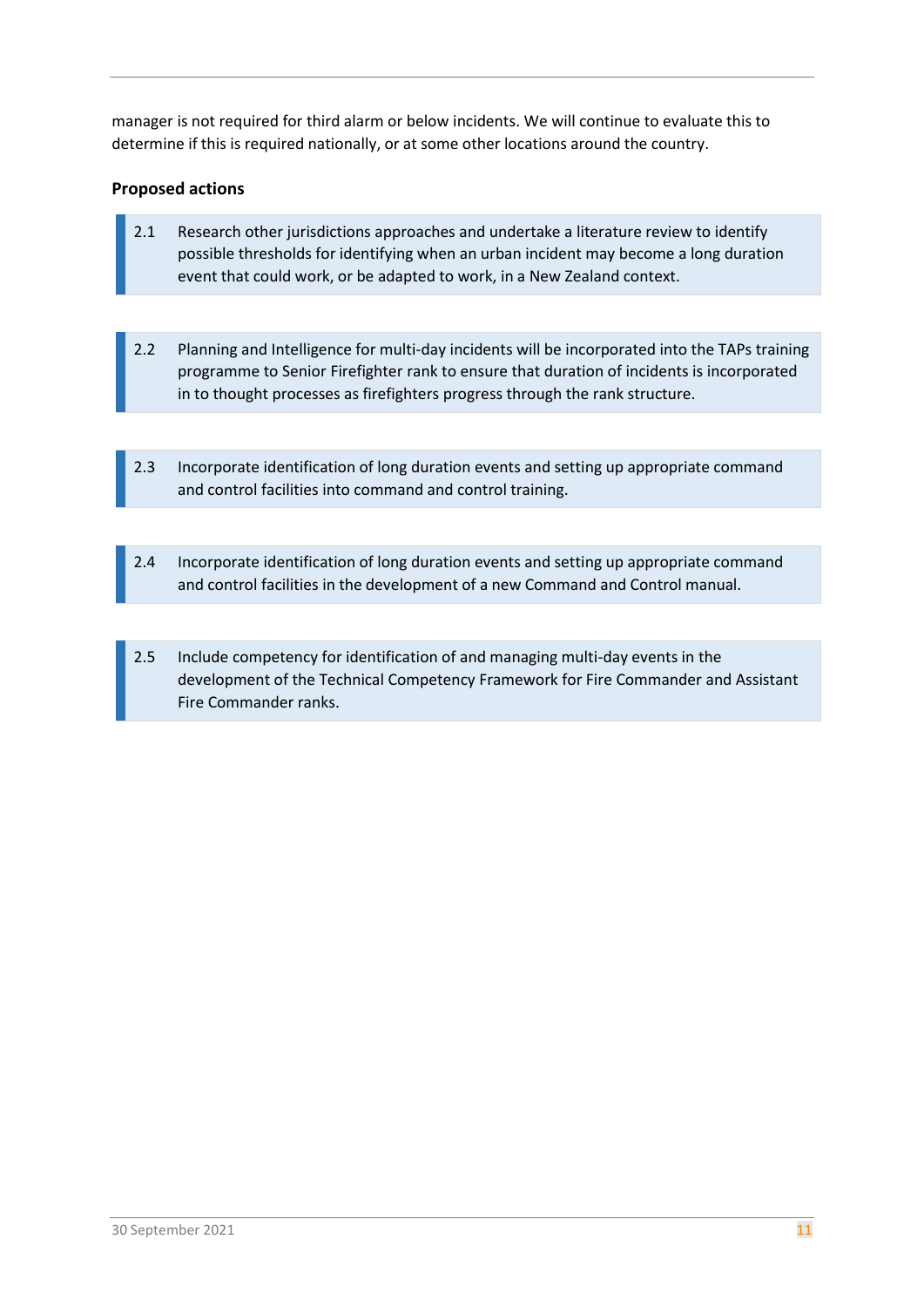Fire and Emergency New Zealand should reinforce with incident controllers that individuals should only be given sector command responsibility if they have the appropriate training and competency assessment; and provide sufficient skills maintenance opportunities to qualified staff to ensure that they are able to deploy their skills effectively at low frequency, high impact incidents.

#### **Context**

Overall, the command structure and tactics used to manage the incident were found to be appropriate. There were some opportunities for improvement identified to ensure our people receive advanced training (i.e. beyond what personnel receive during station officer and senior station officer training) for command positions at large incidents. This included providing opportunities to maintain the skills they have which are required for low frequency, high impact incidents, such as the NZICC fire. Specific shortcomings identified with sector command at this incident were around fatigue and welfare management, personnel management and accountability. These issues feature throughout the recommendations made by the reviewers.

The difficulty in obtaining enough water supply to provide sufficient water pressure to reach the roof of the NZICC building was acknowledged. The reviewers found more consideration should have been given to the practicalities and options for water supply and distribution, size, and length of hose earlier in the response. While not a formal recommendation, the reviewers made some suggestions to improve in this area. We accept there are opportunities for improvement and have included proposed actions to address this in the future. The reviewers also made it clear they did not suggest issues around water supply contributed to the "ultimate outcome of the fire, which was dictated by the roof construction and the imperative to withdraw crews from the roof on engineering advice".

#### **Current work**

As an interim measure the Incident and Leadership Development Course and the Volunteer Executive Officer Course now include a lesson plan on sectorisation and the role of the sector commander, including fatigue and welfare management and accountability.

We are also in the process of rewriting the modules used to train personnel to senior station officer rank. Sector command will be incorporated in to this work, including a definitive list of what the role is and what it entails.

Fire and Emergency is also in the process of developing a new Technical Competency Framework which will be how we assess competency to appoint people to our executive officer ranks of Fire Commander and Assistant Fire Commander. Once the framework is in place, any senior officers who have operational response accountabilities will need to be assessed as competent via this framework. This will include regular re-assessment, to ensure people holding these ranks maintain their competency. Sector command will explicitly be included in the Technical Competency Framework.

Area Management across Auckland developed a draft sector commander role description and engaged National Training to develop and trial a sector commander training package for Auckland. This trial is now complete, and a national project is underway to develop sector commander training to all urban officers.

Work is also underway on setting service standards and specifications for the sector commander/sector supervisor role within the current Incident Command System model across the built and natural environments.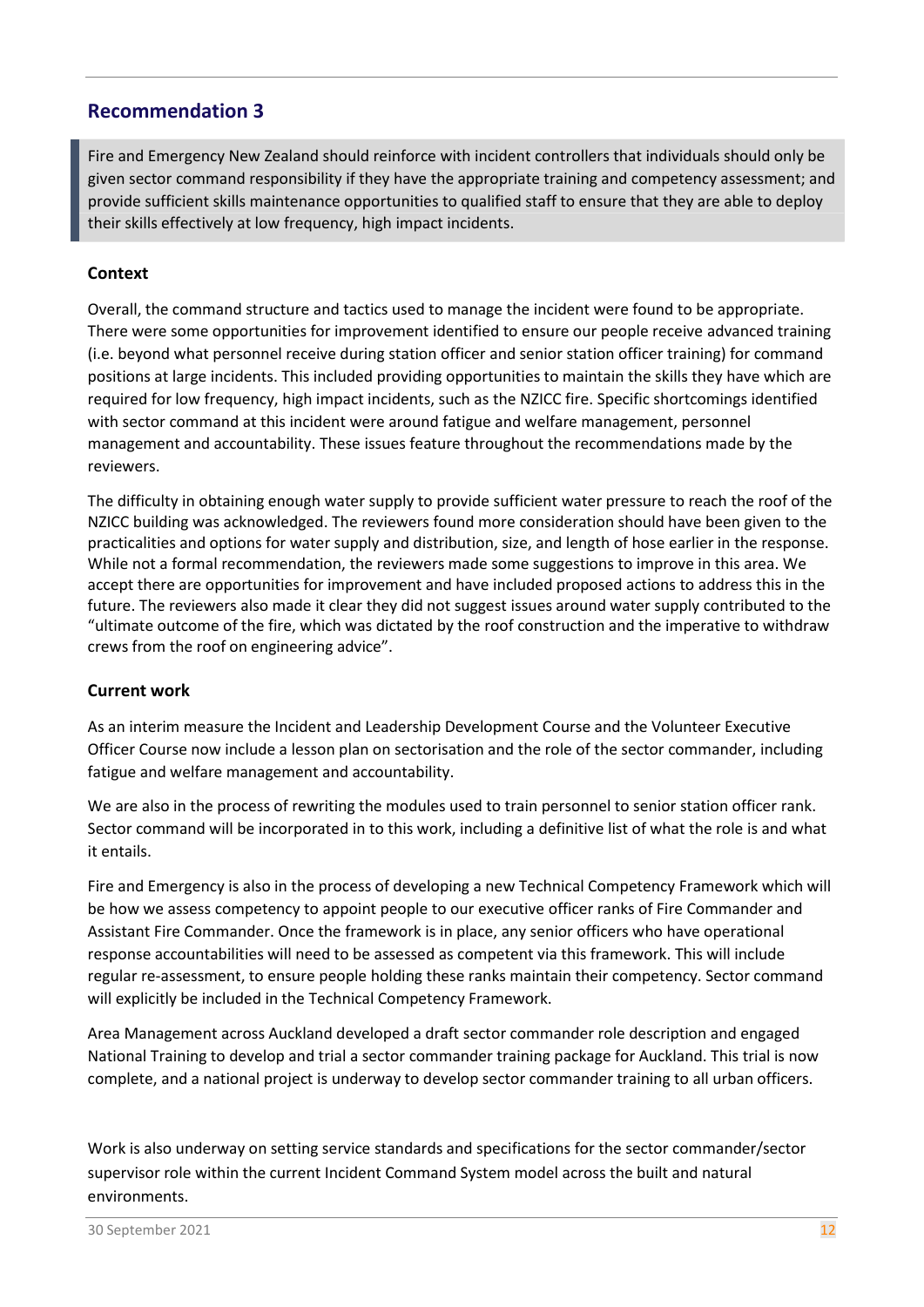- 3.1 Review the Officer notebooks and through this work include the role and responsibilities of a Sector Commander and a Water Supply Officer.
- 3.2 Review the Executive Officer training modules and through this work include the role and responsibilities of a Sector Commander.
- 3.3 Review existing, relevant training materials that have been developed and look to collate, update and implement proposed changes. For example, there has been some work completed previously on a new command and control technical manual which has not been launched.
- 3.4 Develop the requirements for training on sector command and implement training accordingly.
- 3.5 Incorporate sector command in the development of a new Command and Control manual.
- 3.6 Incorporate crew accountability into the major industrial incident exercise that Fire and Emergency will hold in 2022/2023 (as part of the government's National Exercise Programme).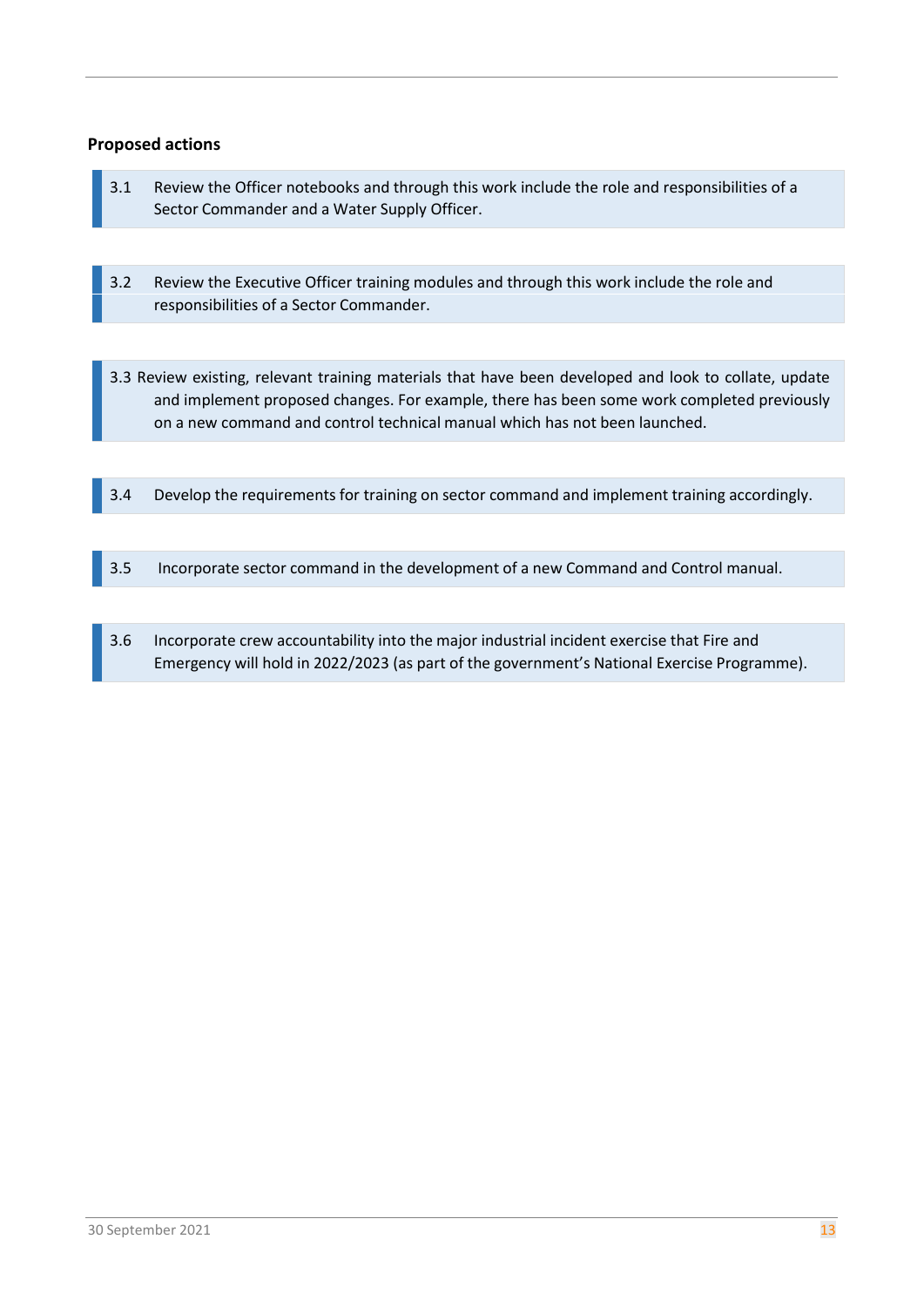Fire and Emergency New Zealand should reinforce current operational doctrine, training and exercises to ensure that crew accountability is placed front and centre of command considerations.

#### **Context**

Accountability in this context refers to knowing where people are on the incident ground, what tasks they have been assigned, and how long they have been operating for. The reviewers found accountability was "a significant challenge at this incident".

Accountability is a challenge for Fire Services around the world. We are not aware of any technological solutions that currently exist to assist with accountability. The independent report also acknowledges this and suggests that until such time as a solution (or solutions) are developed we will need to rely on training and exercises. Everyone on an incident ground has joint responsibility for accountability, therefore it is important personnel have sound operational procedures to follow are trained and provided opportunities to practice in preparation for major incidents.

This recommendation is also closely aligned with recommendations three and nine. Actions underway and proposed to make improvements with regards to those recommendations will also contribute to progressing this recommendation.

#### **Current work**

Fire and Emergency currently has a programme of work underway focused on the control of carcinogens and on decontamination. As part of this programme, we are looking at accountability models and will develop policy/doctrine, procedures and guidelines for accountability. We are running trials on a five-step accountability and decontamination model that has been developed and is being trialled and implemented by the Metropolitan Fire Brigade in Victoria, Australia. The five-step process includes Decontamination, Exit, Breathing Apparatus Service Rehab, and Staging and is known as the DEBRiS model. The former New Zealand Fire Service developed, but never implemented a passport system. We will be looking to review this passport system as part of the accountability work alongside the DEBRiS model.

The passport system continues to be used in the Incident Leadership Development, Volunteer Executive Officers and Senior Station Officer courses. This training has limitations as the passport system is not yet used on the incident ground. The training does however teach the importance of accountability and reinforces accountability is a joint responsibility on the incident ground. As we further develop training across the business, we will incorporate this concept as suggested and as appropriate.

Fire and Emergency offers a firefighters' scholarship, which provides an opportunity to research, study or undertake a project relevant to Fire and Emergency's strategic plan, or that demonstrates innovative approaches to contributing to the welfare of the organisation. In the last financial year a scholarship was awarded to a station officer to undertake an international study into 'Personal Accountability at Greater Alarms', which includes reviewing practices in other countries. This work has unfortunately been hindered by the COVID-19 restrictions on international travel. The station officer is however conducting an electronic review of international accountability models and processes.

Operational Firefighters have also been in contact with the Auckland University of Technology who have offered assistance in potentially creating an electronic accountability application. This will continue to be explored as to whether or not it is a viable option.

We also have work underway on developing an interim resourcing tracker that can be used by Incident Management Teams during response to long-duration wildfires. Once this has been established and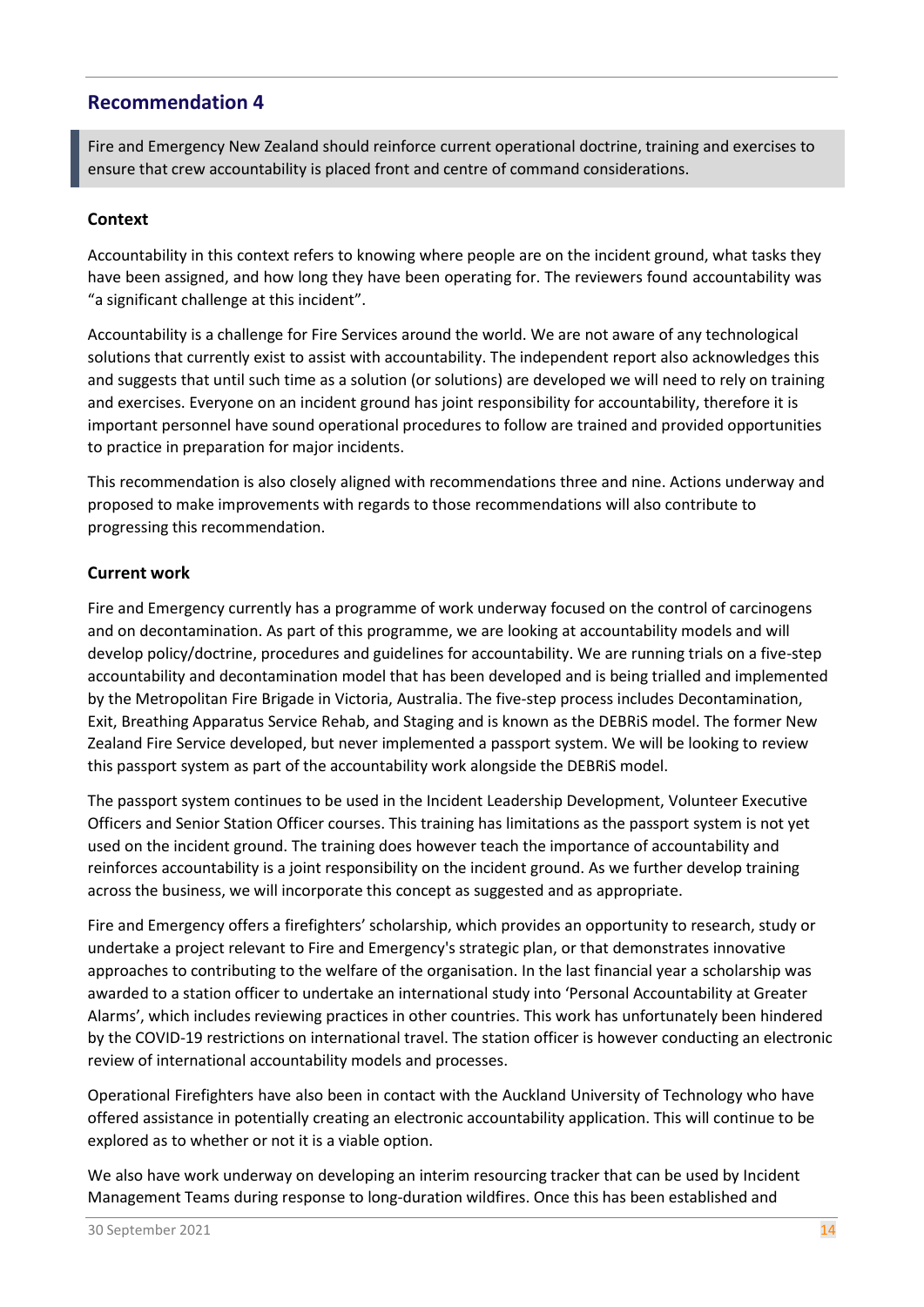properly implemented, we may consider if this is a feasible option for long-duration incidents in urban settings also.

- 4.1 Undertake a stocktake of technological solutions that have been or will be implemented internationally to address accountability challenges.
- 4.2 Develop guidance regarding systems/methods to take "respite" within hot zones for trial in Auckland.
- 4.3 Accountability will be incorporated into regular exercises at a local level, including inter-agency and inter-station/brigade exercises.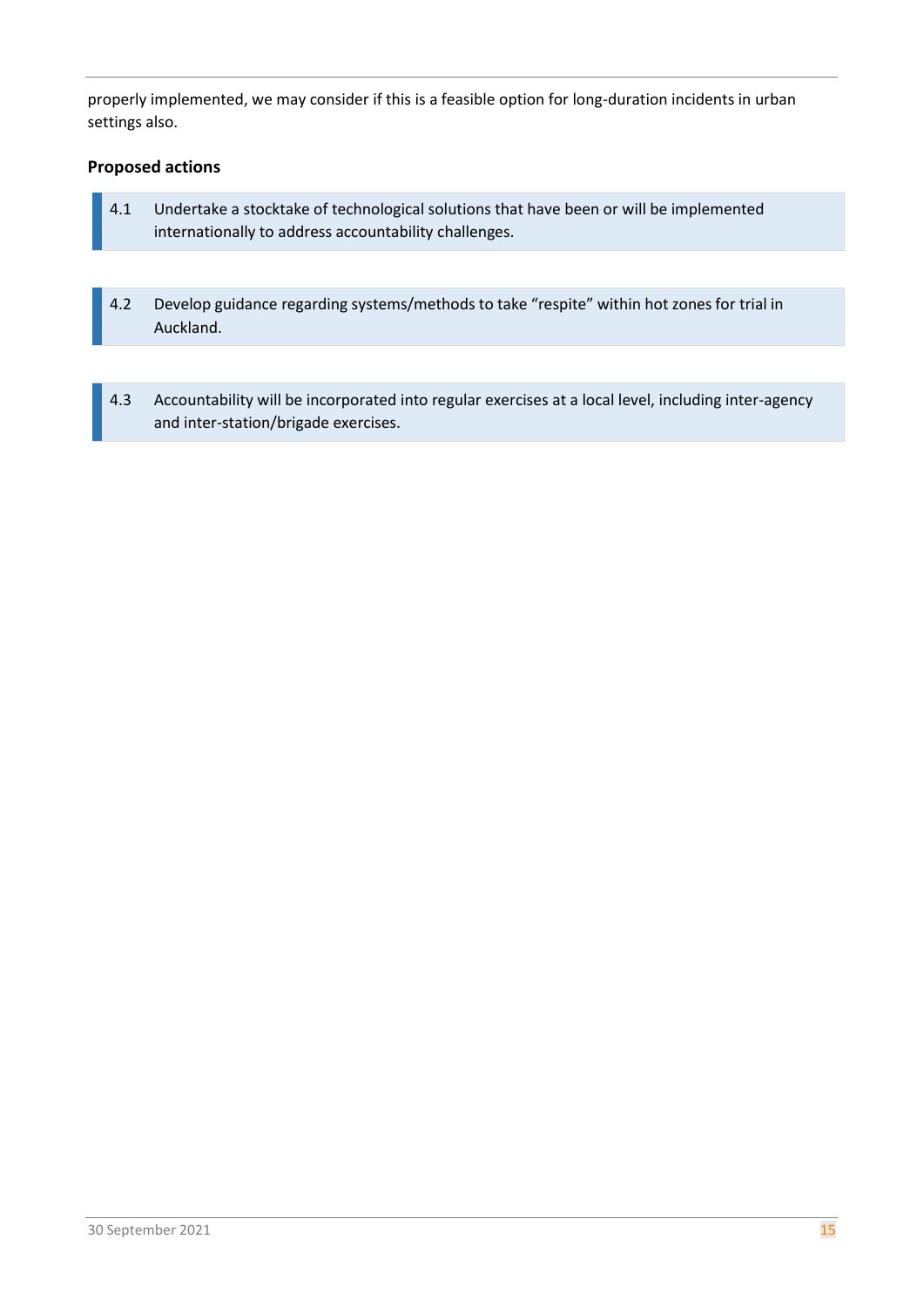**16** Fire and Emergency New Zealand should progress the review of its aerial appliance strategy to completion, to include the training of additional aerial appliance operators in the next 12 months.

#### **Context**

The availability of aerial appliances to respond to the NZICC fire was slightly reduced at the time. Auckland city normally has two 32m aerial appliances in service; one was at the mechanical service provider undergoing routine maintenance. As the relief 32m aerial appliance was already in use this left one 32m aerial appliance and three type 4 aerial appliances for immediate response. The type 5, undergoing maintenance, return to service was expedited and a type 6 equivalent was dispatched from Hamilton in the early stages of the response. The reviewers found the "decision to promptly respond this key resource was astute and showed commendable initiative". We agree with the reviewers and would like to acknowledge our highly skilled Communications Centre staff for their mahi and for the significant contribution they made in the response to this incident.

The reviewers also commented on the limited horizontal and vertical reach of the aerial appliances within Fire and Emergency's current fleet. The reviewers acknowledged there is work underway to review our aerial strategy and recommended focus continues to be put on completing this work.

Despite the challenges the reviewers concluded and "that due to the construction of the roof providing cavities for the fire to spread within the roof, and the rapid spread of the fire, a greater height and reach capability in the aerial fleet may not have significantly altered the outcome of the fire" and "the outcome of the NZICC fire cannot be blamed on the nature of the Fire and Emergency New Zealand aerial fleet".

The reviewers also commented on the number and availability of aerial operators in Auckland to respond to the NZICC fire which in their view lead to "unacceptably long periods of time without relief." They suggested Fire and Emergency should train more aerial operators.

#### **Current work**

Work continues to progress on the review of our aerial appliance strategy. In late 2020 we released a discussion document seeking views of key stakeholders. The feedback received through this process is being used to inform the development of the Aerial Strategy; feedback debrief sessions were conducted in August 2021 and steady progress on the strategy is being made.

In developing the aerial strategy and solution options we continue to review the available technologies and signalled technological advancements in this area.

Since the release of the independent review we have trained an additional 12 aerial operators in Auckland.

We acknowledge one of the issues which contributed to the limited availability of trained aerial operators was that some trained personnel were on the incident ground in other roles. We also had a number of aerial operators who were unavailable due to a national Urban Search and Rescue exercise being undertaken at the same time as the NZICC incident. Going forward Auckland Area Managers will ensure we efficiently and effectively manage trained personnel at incidents so that relief is available. Improvements in how we schedule/roster aerial operators in Auckland is also underway.

#### **Proposed actions**

5.1 Complete the review of the Aerial Strategy.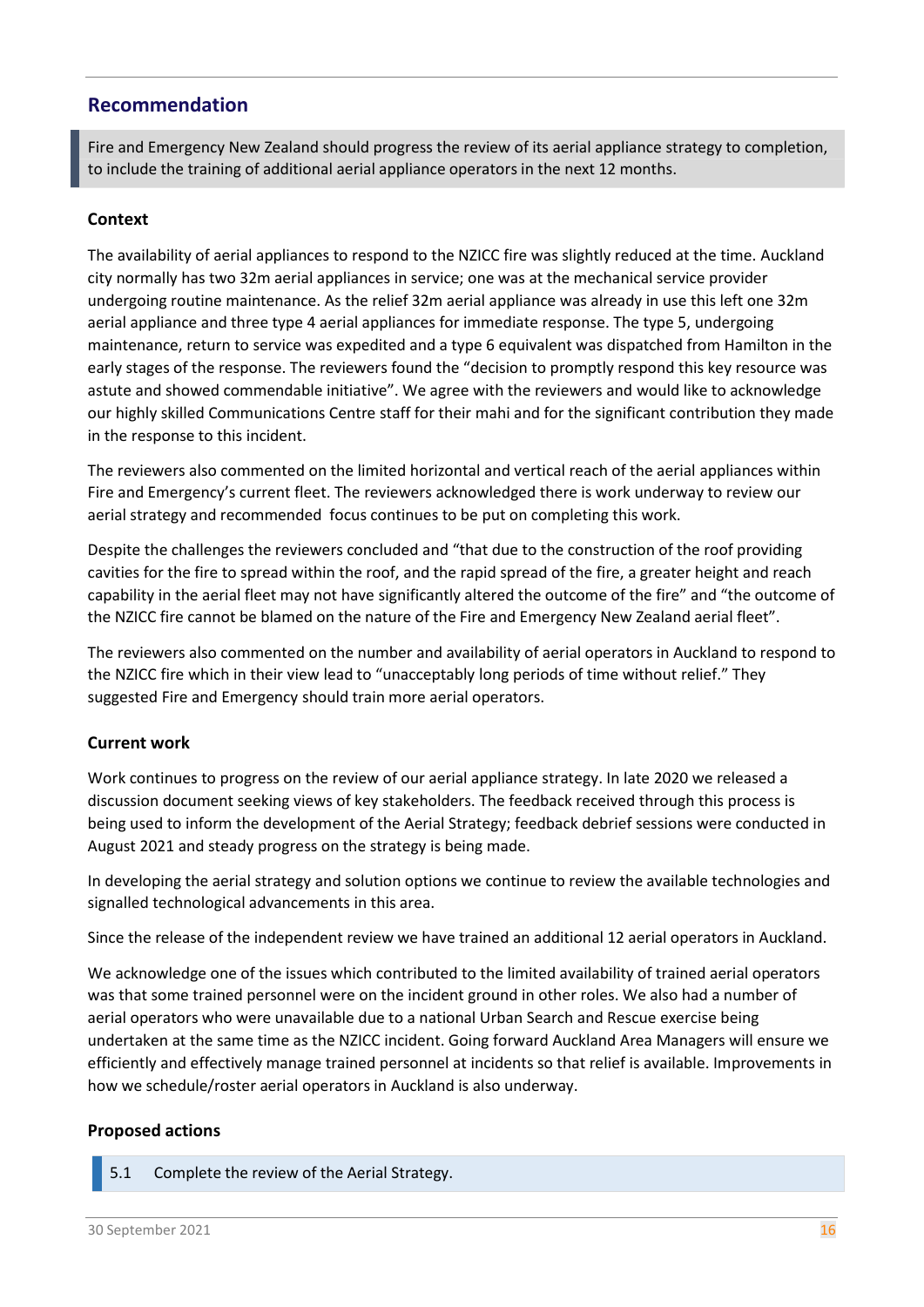**17** Fire and Emergency New Zealand should provide clear direction to communications staff and commanders about the capability of Fire and Emergency brigades in their area to respond to a range of hazards, and should also ensure that any specialist training required to equip brigades to respond to hazards in their area and neighbouring areas is provided to them.

#### **Context**

During the initial response to the NZICC fire, Fire and Emergency was also called to a second incident involving a fire in a high-rise building in Auckland's CBD. Because of this, reviewers looked into our ability to manage a concurrent incident. During their review into this matter, they identified situations where the capability and training of volunteer crews to support major incidents in metro areas was challenged by some personnel. We reject the assertions made about the capability of our volunteer brigades by those personnel who commented in this regard. Our volunteers are trained to a high standard, as are our Officers in Charge/Incident Controllers. The volunteers at nearby stations also have the required equipment to carry out multi-story building firefighting and they had the required skills maintenance recorded to sufficiently respond to this second multi-story building incident. As such, these claims are unfounded, and the second incident was managed effectively as planned.

The reviewers also found some volunteer crews who are trained in the use of breathing apparatus (BA) were not dispatched to the incident as relief crews because they had non-telemetry sets. Fire and Emergency operates a system whereby telemetry and non-telemetry sets can be used concurrently at an incident. We agree with the reviewers' summation that this decision represents a disconnect between our intent and the application of policy at this incident. We do however recognise that operationally it is more efficient to have everyone operating off the same type of BA sets and so have been rolling out telemetry BA sets to 7 composite stations and additional volunteer stations in Auckland.

#### **Current work**

Fire and Emergency is focused on undergoing a culture change and has an action plan in place to build a more respectful and inclusive culture. We acknowledge some groups within our organisation suffer from discrimination and we are actively working to address this. With any culture change we are realistic this will take some time to achieve. You can read more about our Positive Workplace Culture programme [here.](https://fireandemergency.nz/a-respectful-and-inclusive-fire-and-emergency/)

In regard to dispatching of crews, our Communication Centres personnel dispatch resources based on response plans developed and provided by local area and district personnel. These response plans include the appropriate appliances/crews to dispatch to different incident types in each response zone. The purpose of this is to ensure those who are dispatched to incidents have the appropriate equipment, fleet capability, and training of the crew to respond to the incident type. This approach acknowledges local personnel have the most knowledge and understanding in regard to the capability of their brigades. Our Communication Centres staff rely on this local input in their work.

Area Managers (and future Group Managers) will continue to reinforce the existing procedures around the use of telemetry and non-telemetry breathing apparatus sets on the incident ground.

#### **Proposed actions**

6.1 Group Managers are to make sure that the high-rise competency for relevant brigades is turned on in OSM to ensure that they train to and maintain this competency and to provide assurance that this is the case.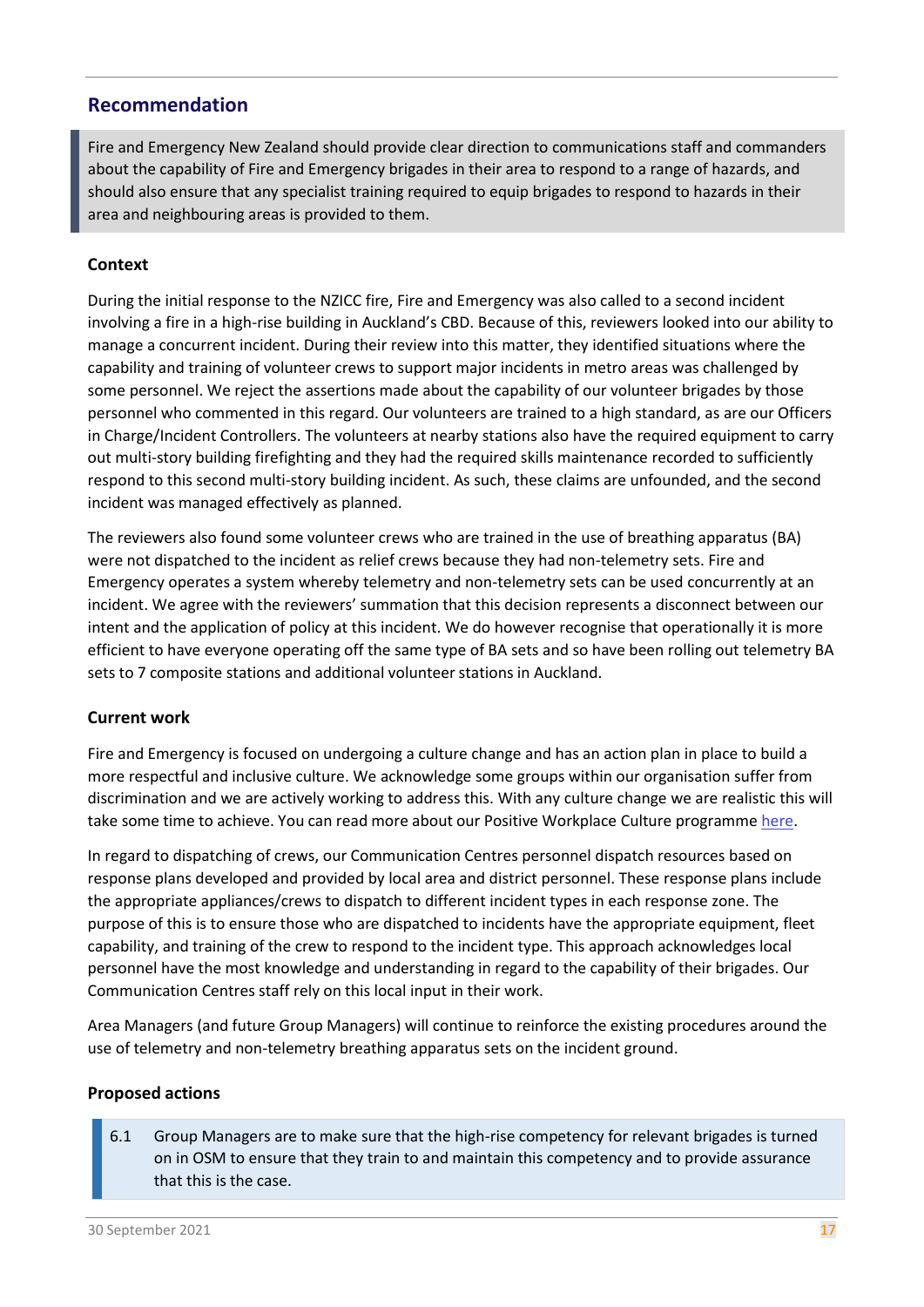Fire and Emergency New Zealand should review its doctrine relating to liaison with emergency management partners, to ensure that the importance of liaison, and having appropriate command facilities for liaison activities to be carried out, is embedded throughout Fire and Emergency; and to formalise a liaison structure with emergency management partners for major incidents where Fire and Emergency is the control agency.

#### **Context**

As part of the review process the reviewers also spoke to key response partners to the NZICC fire. The reviewers found all partner agencies at this incident were involved in liaison activities and identified close relationships were formed in the process. Some improvements as to how the liaison activities could have been carried out or more formally structured were identified in the report.

Opportunities for improvement were identified in regard to the location of the incident management team (IMT) which operated from an on-site command unit. It was suggested that, due to the complexity and duration of the incident, the IMT should have operated from a fixed command location. It is our view that this recommendation is linked with recommendation two in that if this incident had been identified as a long-duration incident earlier on then a different decision may have been made around the location of the IMT. It is also worth noting that the Regional Coordination Centre in the Area office was stood up early on in the incident and a significant portion of the liaison activities occurred from this fixed location.

#### **Current work**

In response to the findings into the Independent Review into the Tasman Fires, we have an action to "review and reform the coordination centres that clearly establishes the form, function, and fit of NCC/RCC/LCC and ICC to supporting incident management" (refer to action 11.1 of th[e Tasman Fires](https://fireandemergency.nz/assets/Documents/Research-and-reports/Tasman-Fires/Tasman-Fires-Action-Plan.pdf) [Action Plan\)](https://fireandemergency.nz/assets/Documents/Research-and-reports/Tasman-Fires/Tasman-Fires-Action-Plan.pdf). This action, once completed, will also contribute to addressing recommendation seven of this review as it will consider how best to incorporate liaison officers from other agencies and iwi into our incident management teams and co-ordination centres. This action is intended to be completed by the end of 2021. Progress on this action will continue to be reported as part of the Tasman Fires Action Plan regular progress reporting.

We recognise the key to being successful in regard to this recommendation is to build and maintain strong relationships prior to incidents occurring and pre-planning with our partners and key stakeholders. Our frontline personnel and management do a good job at building relationships with relevant partners, stakeholders, and their local communities. However, we acknowledge that due to the changing nature of our climate we need to work differently and more collaboratively with our existing partners and key stakeholders than we currently do. This means also developing relationships with organisations we haven't previously engaged with. Building and fostering local relationships will be a key part of the role of the new District Managers and the District Leadership Teams under the new Service Delivery structure. An increased focus is also being put on this at a national level.

The report noted the appointment of a Recovery Manager did greatly assist in this situation as it provided a single point of contact. We intend to continue to appoint recovery managers to significant incidents (see the section below relating to Recommendation 10 for further information). We also view this recommendation as being closely linked to Recommendation 11.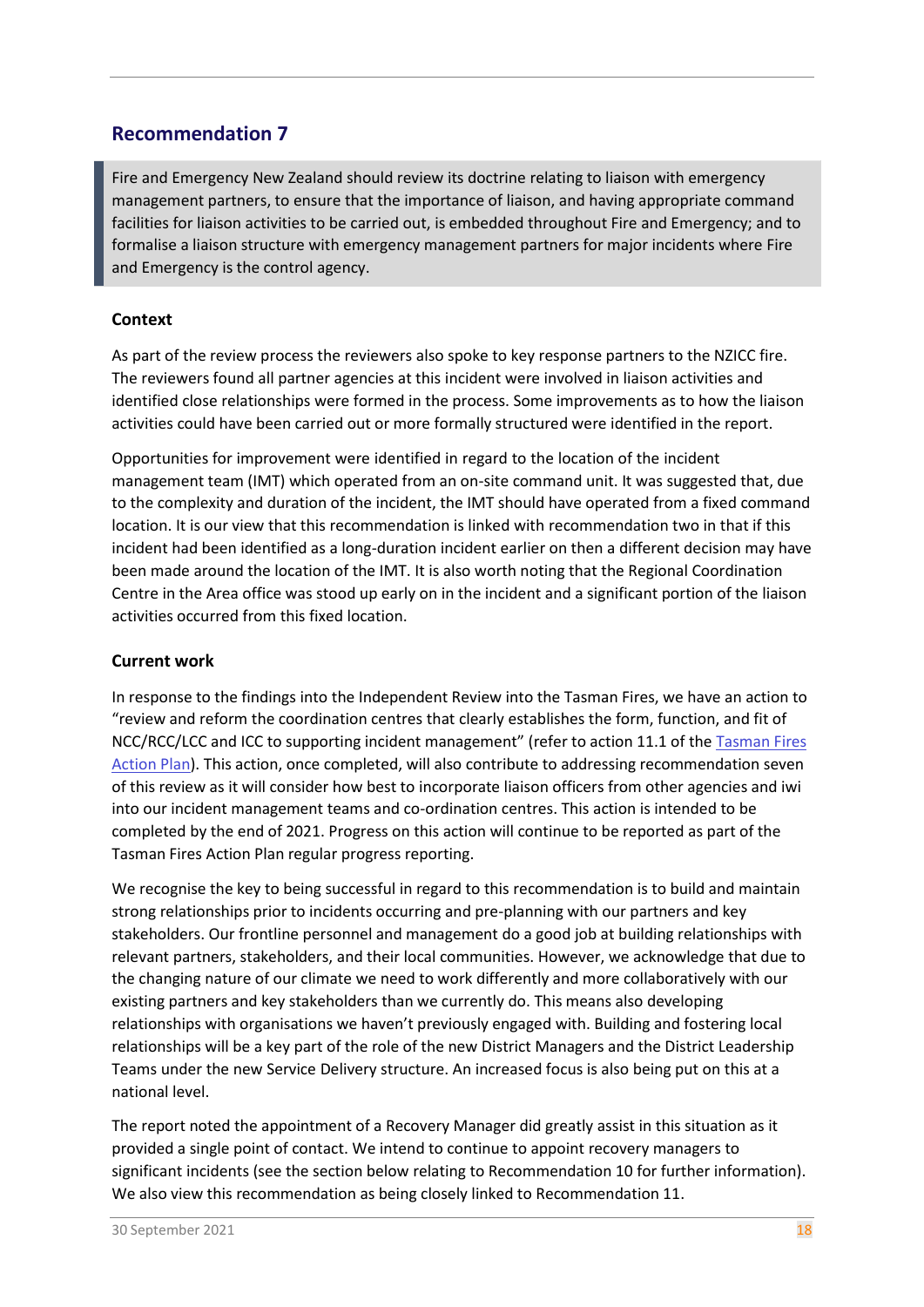- 7.1 Incorporate the role of liaison officers in the implementation of AIIMs and ensure it aligns with the CIMS system used for multi-agency national incidents and with the definition developed by the Incident Management Reference Group.
- 7.2 Incorporate the Liaison Officer role into interagency exercises. Learning from these exercises about threshold triggers and CIMS/AIIMS roles will be considered in the work to move to AIIMS.
- 7.3 Group and District Manager inductions will reinforce they are empowered, enabled and encouraged to establish and maintain relationships at a local level, which should make liaison activities easier when incidents happen.
- 7.4 New formal arrangements will outline how we will operate in an emergency situation: i.e. the use of the CIMS or AIIMS model and that a liaison officer from that agency needs to be established.
- 7.5 Review the Officer notebooks and through this work include the role and responsibilities of a Liaison Officer.
- 7.6 Incorporate liaison activities in the development of a new Command and Control manual.
- 7.7 Develop a Recovery Manager/Liaison Officer pack, similar to the Safety Officer pack, which includes all of the information and tools needed to undertake the role.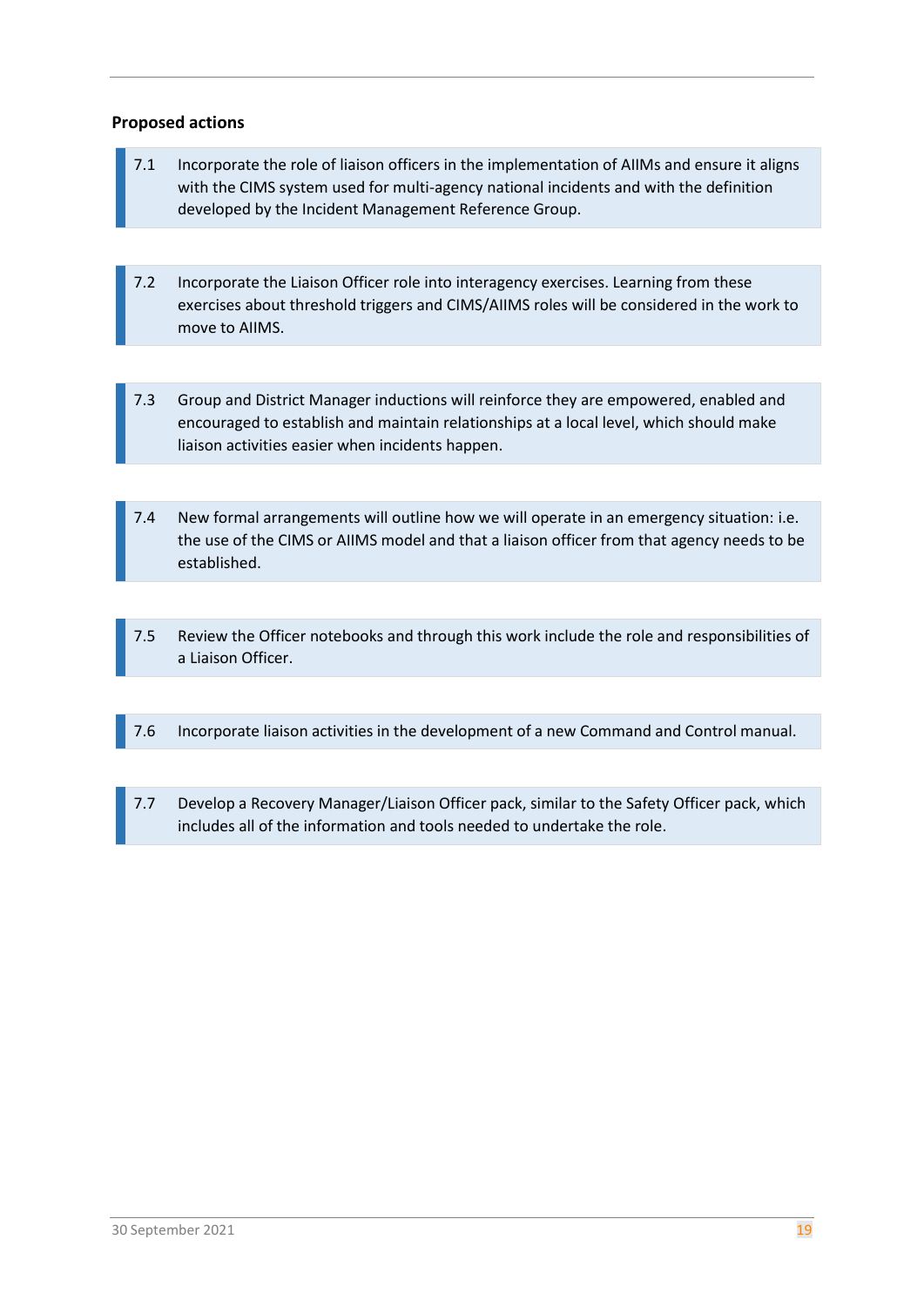Fire and Emergency New Zealand should engage with government to obtain confirmation about responsibility and capability for atmospheric monitoring and should use its influence to ensure that a national air quality monitoring capability exists and can be activated on an emergency basis for incidents such as the NZICC fire.

#### **Context**

Due to the nature of the fire and the type of fuel that burned, thick black (potentially toxic) smoke was emitted from the NZICC building filling many nearby central Auckland streets. Reviewers looked in to this matter and made comments regarding the lack of clarity on where accountability for atmospheric monitoring at fire incidents in New Zealand sits and for providing warning to the public.

We agree it is not clear in legislation who is responsible for atmospheric monitoring and for providing warnings to the public. It is also not clear what capability or capacity exists across relevant agencies in New Zealand to monitor atmospheric conditions. The capability does not exist within Fire and Emergency currently and our legislation does not explicitly require it. While Fire and Emergency is not a core Government Department responsible for policy setting and legislation, we do agree we have a part to play in raising this issue with those agencies who do have the mandate, for their consideration for inclusion on their work programmes.

Fire and Emergency's legislative responsibilities are to provide for the safety of people endangered by incidents involving hazardous substances and where we have the capability and capacity to do so incidents in which a substance other than a hazardous substance presents a risk to people. We do not treat smoke from fires as hazardous substance emergencies, but we do provide for public safety from smoke via the appropriate use of public safety messaging, cordons and exclusion zones, shelter in place orders and evacuations. We do not have the capability to provide remote atmospheric monitoring.

Worksafe has also initiated an Asbestos Liaison Protocol between territorial authorities, district health boards and Fire and Emergency New Zealand. The protocol is in the form of a Memorandum of Understanding and outlines the roles and responsibilities during a fire involving asbestos. In this protocol, the local public health units are responsible for air monitoring if they deem that it is appropriate. While the NZICC fire did not involve asbestos, this action from Worksafe indicates that air monitoring is the responsibility of local and/or national health authorities.

#### **Current work**

We consider there are two distinct issues relating to atmospheric monitoring. The first relates to the safety, health and wellbeing of our own personnel directly operating in potentially toxic environments. The second, and the key focus of this recommendation, is on general air quality and the impacts that has on members of the public in the vicinity and the environment.

In regard to our own personnel, we have significant projects underway to improve gas detection capability as well as the carcinogen control project. By July 2022 we are intending on rolling out new and improved personal gas monitors to our 115 busiest appliances (covering 100 stations). We will also be providing lighter and smaller monitors to specialist fire investigators with added detection capabilities. We also intend to provide wildfire packs which allow for monitoring of carbon monoxide at pure vegetation fires. We have completed trials for these monitors and are currently going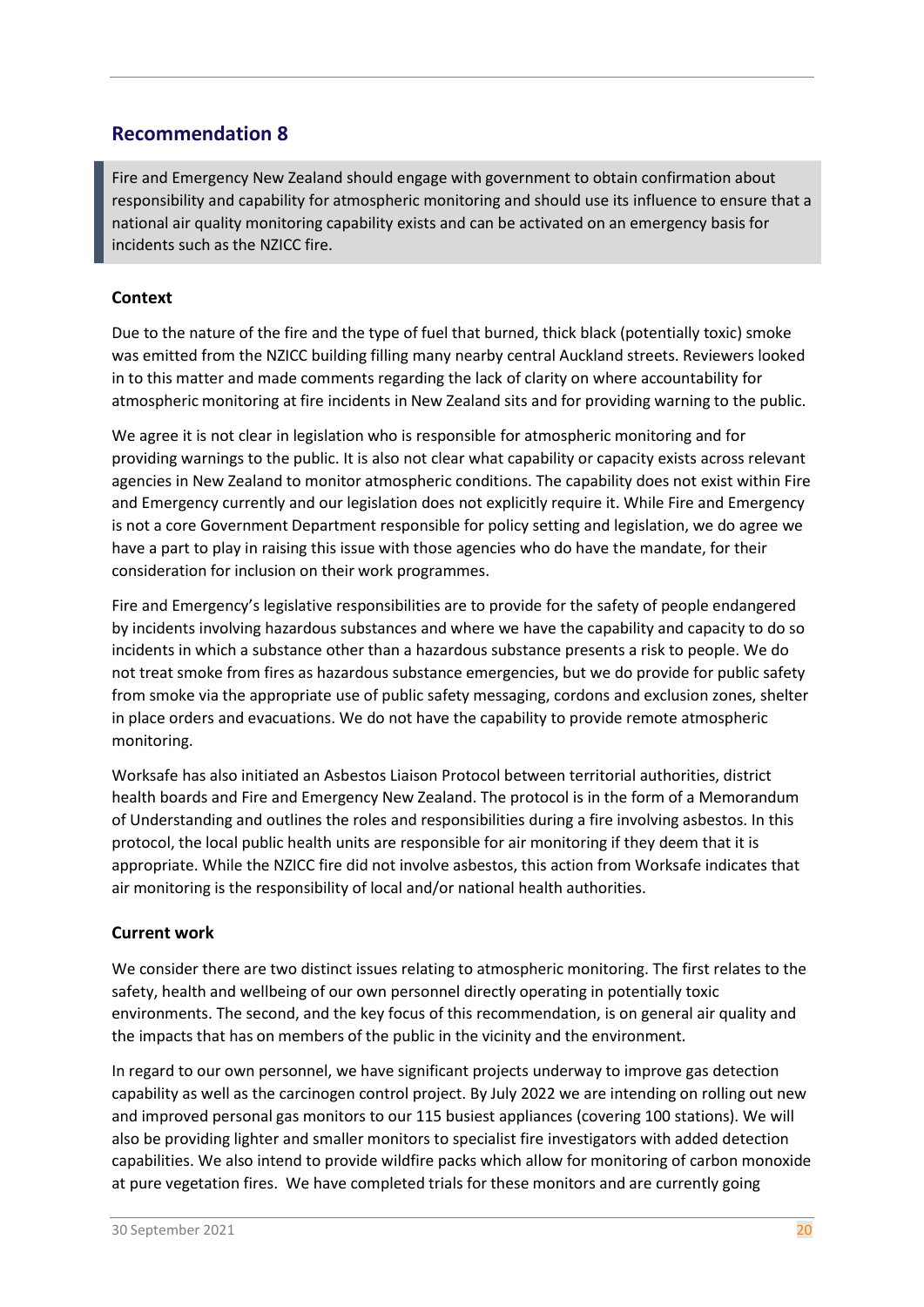through procurement processes. In the longer term we will also be upgrading gas detection on our hazmat command units to enable them to detect more gases. In the meantime, we have deployed an interim gas detection solution to a number of stations and hubs across the country.

While it is not clear who is responsible for warning the public about atmospheric conditions as a consequence of a fire, Fire and Emergency does routinely publish generic safety messaging on its social media channels. For example, we often encourage residents within the vicinity of an incident to close their windows and doors.

- 8.1 Undertake a stocktake of the capability/capacity of relevant agencies in New Zealand to undertake atmospheric monitoring with a view to developing Memorandums of Understanding (MoUs).
- 8.2 Discuss with our monitoring agency (Department of Internal Affairs) the need for a policy decision on ownership and responsibility for atmospheric monitoring.
- 8.3 Issue general public safety information around what to do around smoke: e.g. turning off air conditioning units, shutting windows, etc.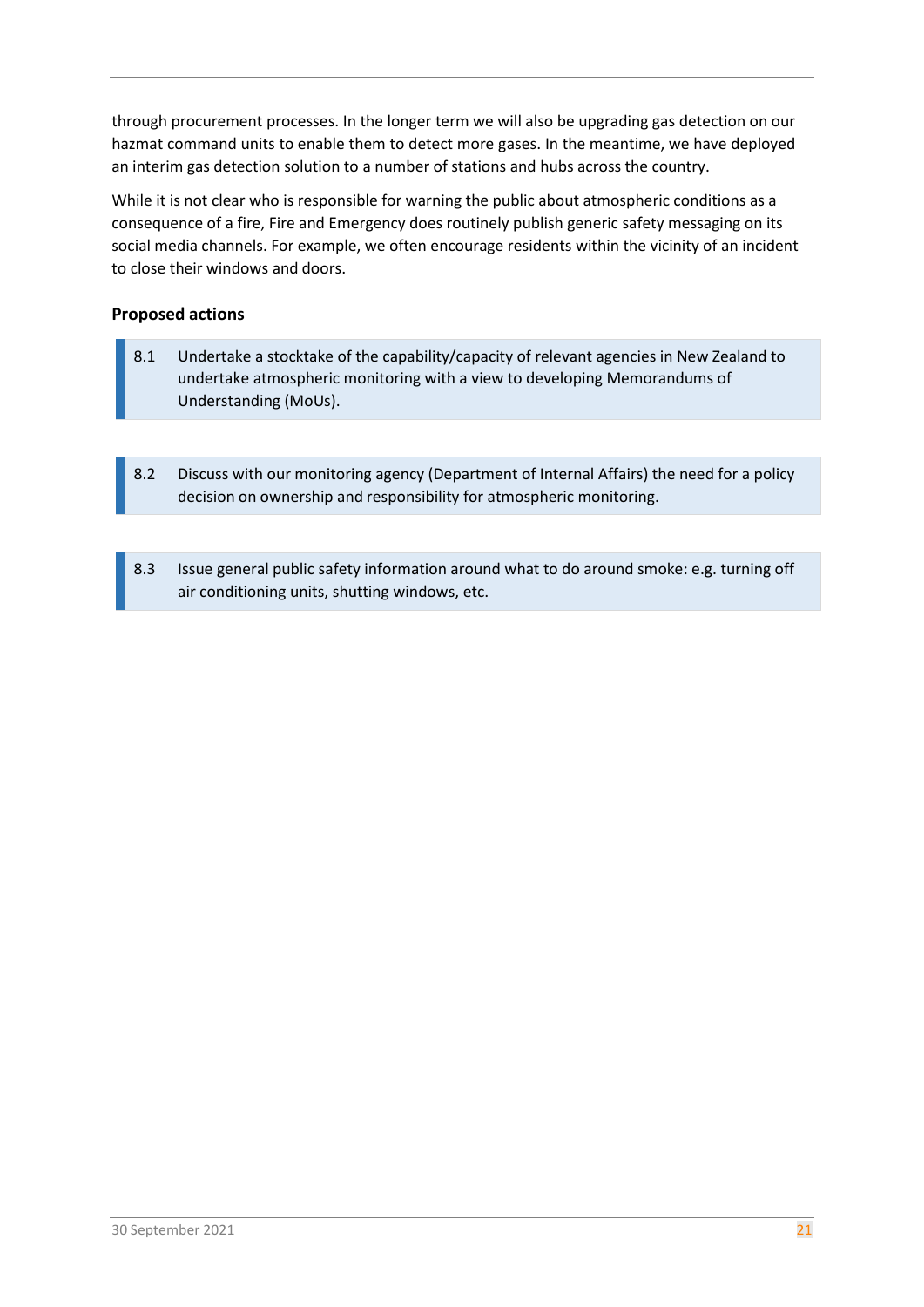Fire and Emergency New Zealand should develop doctrine on supporting welfare functions and their organisation as a formal Rehabilitation Sector at an incident.

#### **Context**

Fire and Emergency asked the reviewers to look into all aspects of safety, health and wellbeing of personnel including response to and management of safety concerns, resourcing, crew rotation, ablution facilities, and catering. The safety, health and wellbeing of our personnel during incidents is paramount and we are eager to ensure we continue to improve in this regard.

Overall, the reviewers found a demonstrable commitment to safety as a priority and commended Fire and Emergency for the low number and severity of injuries, given the complexity and duration of the incident and the number of personnel involved.

Criticisms had been raised during and in the immediate aftermath of the incident around access to catering and ablution facilities. These criticisms were found to not be well-founded, however some suggestions were made to Fire and Emergency on small improvements that could be made in the future.

The key area for improvement in regard to safety, health and wellbeing identified in the report related to fatigue management, including the development of a formal rehabilitation sector at major incidents. The National Commander publicly stated following the incident that having firefighters at an incident for 24 hours is "not acceptable" and "we'll be making sure that doesn't happen again".

#### **Current work**

As per the current work outlined under recommendation four (above), Fire and Emergency currently has a project underway relating to the control of carcinogens. Through this work we are looking to introduce a modified DEBRiS model as a Fire and Emergency NZ post fire management system. This will include welfare and rehabilitation sectors.

Since the NZICC fire, our internal audit team has also undertaken an audit on fatigue management. This audit also identified shortcomings but noted Fire and Emergency has work underway to begin to address these. This work includes a critical risk management programme, which will be used to understand any gaps in safety, health and wellbeing, including fatigue management, and will prioritise the response to the gaps identified and develop appropriate controls. This programme will analyse fatigue as a critical risk and establish an improvement plan where gaps are identified, such as reviewing and updating the fatigue management policy. At the time of writing this programme was due to commence. The internal audit also recommended that the fatigue management Policy be reviewed. This review will incorporate information on shift rotations and on shift length. We have also conducted a literature review on fatigue in firefighting operations which will be used to inform the policy review.

Fatigue management is the responsibility of everyone on an incident ground. Our current breathing apparatus training includes training on when to recognise symptoms of fatigue. It is the responsibility of the individual to ensure that when they do recognise these symptoms, they inform the relevant commander.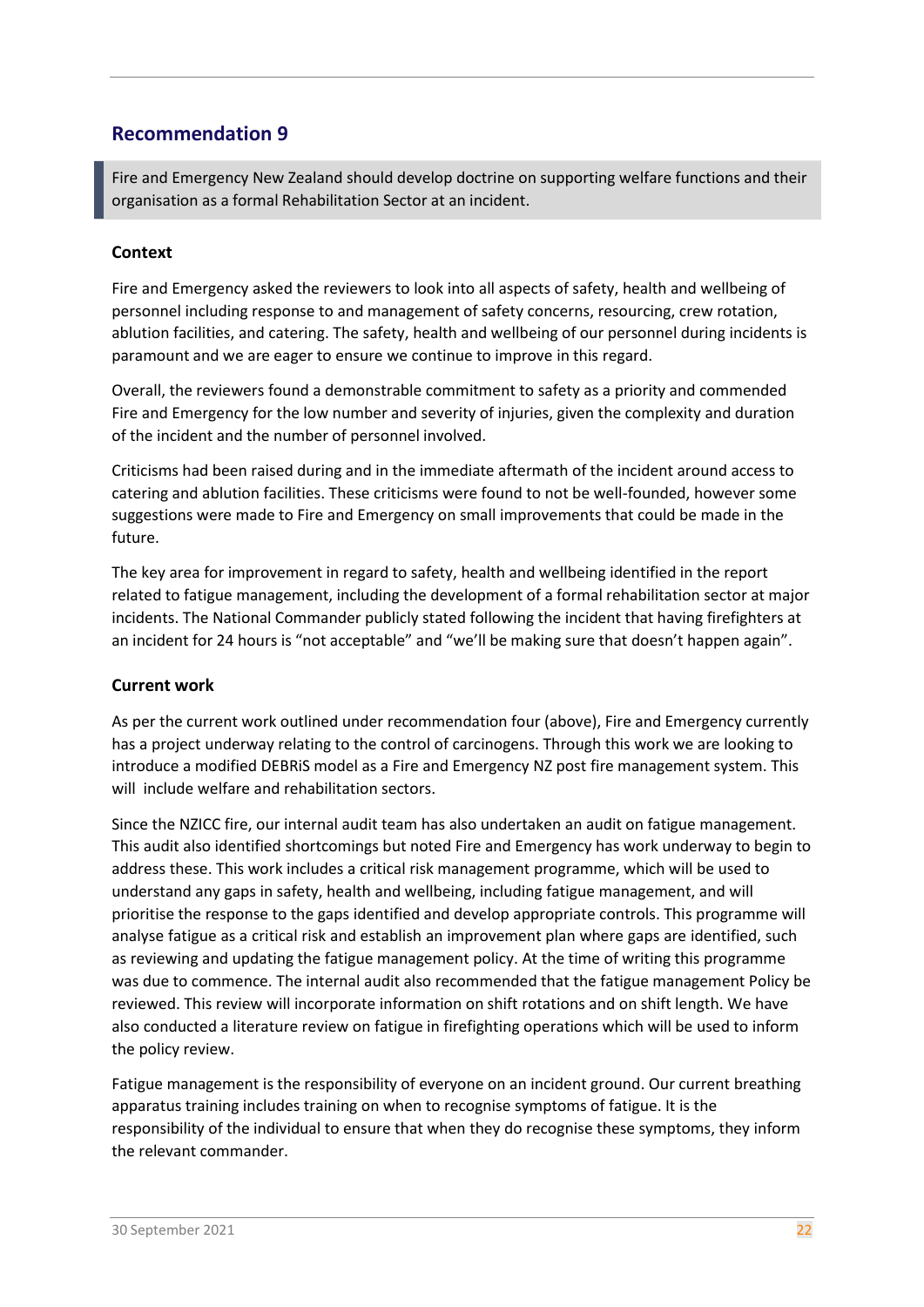We are reinforcing to officers that rehabilitation time is sacrosanct and that personnel cannot be taken out of the rehabilitation until they have had sufficient rest.

In response to the NZICC fire, Auckland Area Managers are developing local standard operating procedures on rehabilitation. They are also developing the concept of a comprehensive and scalable formal rehab sector that commences on exit from decontamination and includes fatigue assessment, PPE resupply, medical support, ablutions, breathing apparatus (BA) reconstitution, canteen and rest areas. In time, we will review this approach to determine if it is required nationally, or in some other locations.

This recommendation is also linked with recommendation two, therefore we consider the proposed actions under recommendation two will also result in improvements to recommendation nine (and vice versa).

- 9.1 Collate existing documents and tools (policies, procedures, training) together into a safety and wellbeing at incidents policy which incorporates fatigue management, catering (incl. special dietary requirements), toilets, BA training, etc. This policy will include triggers for when welfare needs to escalate.
- 9.2 Review the fatigue management policy with a view to making the policy the overarching doctrine for fatigue management. This will incorporate some of the suggestions made in the report for example shift lengths, BA procedures, work rest guidelines, returning safely home or to station after long duration events, ongoing wellbeing support etc.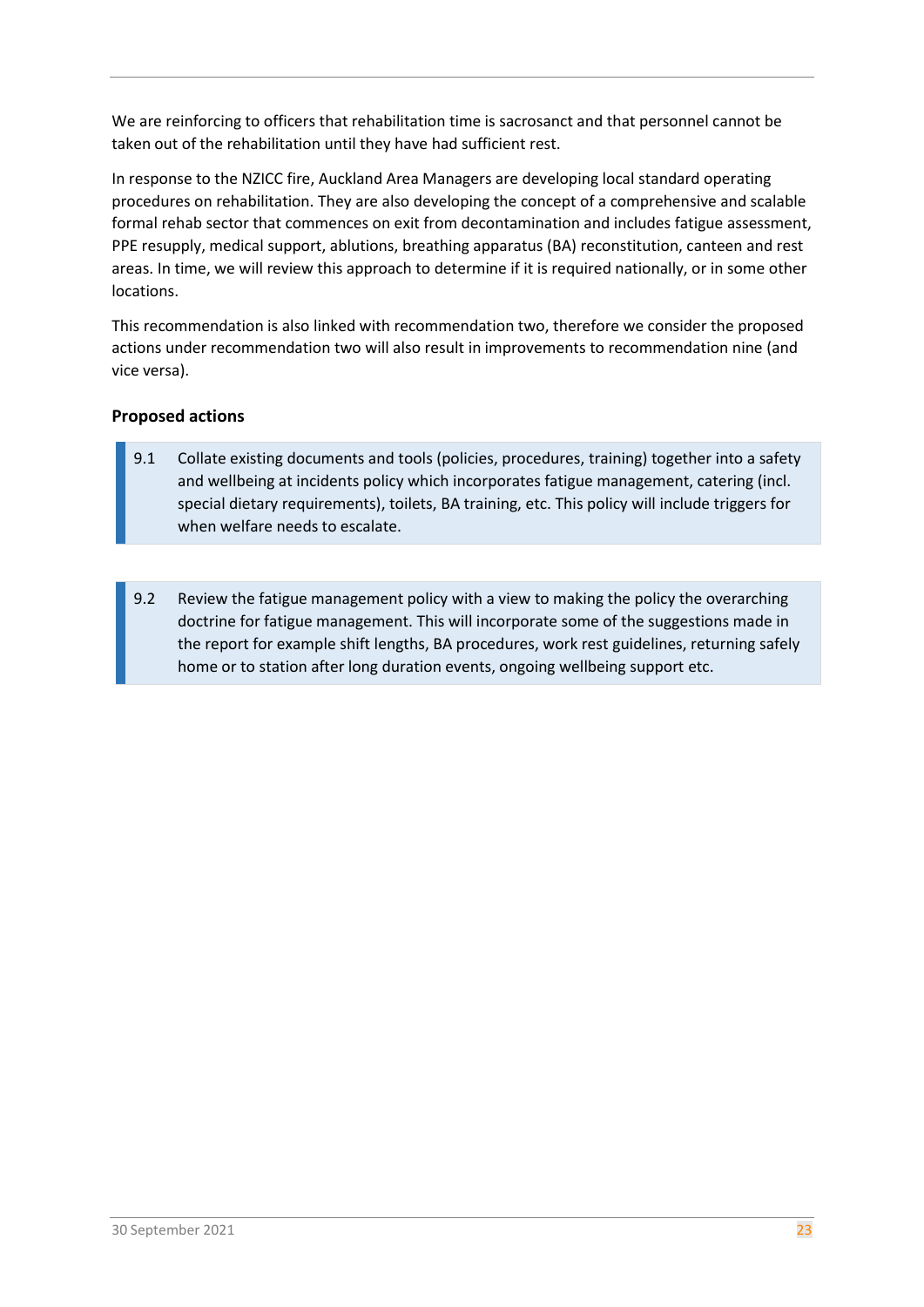Fire and Emergency New Zealand should develop doctrine on the functions and responsibilities of the Recovery Officer and identify triggers for the appointment of this role in respect of an incident

#### **Context**

As part of the review process, the reviewers looked into Fire and Emergency's reporting mechanism and engagement with key stakeholders during and in the aftermath of the NZICC fire. It was noted local debriefs had been conducted and the local Area Management had begun to look at opportunities for improvement as a result of the outcomes of the debriefs. The reviewers noted the "commanders' professionalism and their genuine willingness to learn from the incident". It was suggested Fire and Emergency take into account the broader emergency management considerations of the sector.

A recovery manager was appointed in the early stages of response activities, which Fire and Emergency were commended for. This allowed for a dedicated person to identify with key stakeholders and keep them regularly updated on the incident and anticipated activities and timeframes to enable better planning of recovery activities. This was a first for Fire and Emergency, which meant the person appointed to this role had to rely on his own initiative, and emergency management skills/experience to succeed in the role as opposed to any specific doctrine, training or guidance.

#### **Current work**

Since the NZICC fire we have appointed a Principal Advisor Recovery whose role is to develop a national recovery framework, as well as tools and guidance for our personnel around the country to utilise in undertaking recovery activities. Work is progressing on determining the scope of Fire and Emergency's recovery function which will guide our recovery activities.

We have appointed a Recovery Manager in the early stages of multiple major incidents since October 2019 including a significant wildfire in Lake Ōhau and flooding in Hawkes Bay. The intention is that lessons from these incidents will help to inform our national framework, tools, and guidance.

We are in the process of establishing 37 Community Readiness and Recovery (CRR) Advisor positions and 17 Community Risk Manager (CRM) positions in all 17 Districts around the country. These positions come into effect on 27 September 2021. The CRMs will be responsible for managing the delivery of our recovery framework at a local level, and this will be carried out by the Senior CRR advisors/CRR advisors. Their key role with regard to recovery will be to ensure the transition from response to mid-term/long-term recovery is as seamless as possible.

Recovery Managers will continue to be appointed for significant incidents and will be trained based on the Recovery Manager role card within the third edition of the Coordinated Incident Management System and in accordance with the scope of Fire and Emergency's recovery function (once determined). We will also utilise information from the Planning Manager manual we use for wildfire incidents on recovery planning as a discipline. Our Principal Advisor Recovery has also developed recovery position role cards for functions operating within our National Coordination Centre, Regional Coordination Centres, Local Coordination Centres, and at an incident level.

It is also important to note while recovery as a function is relatively new to Fire and Emergency, our frontline personnel regularly undertake recovery activities during the response phase in order to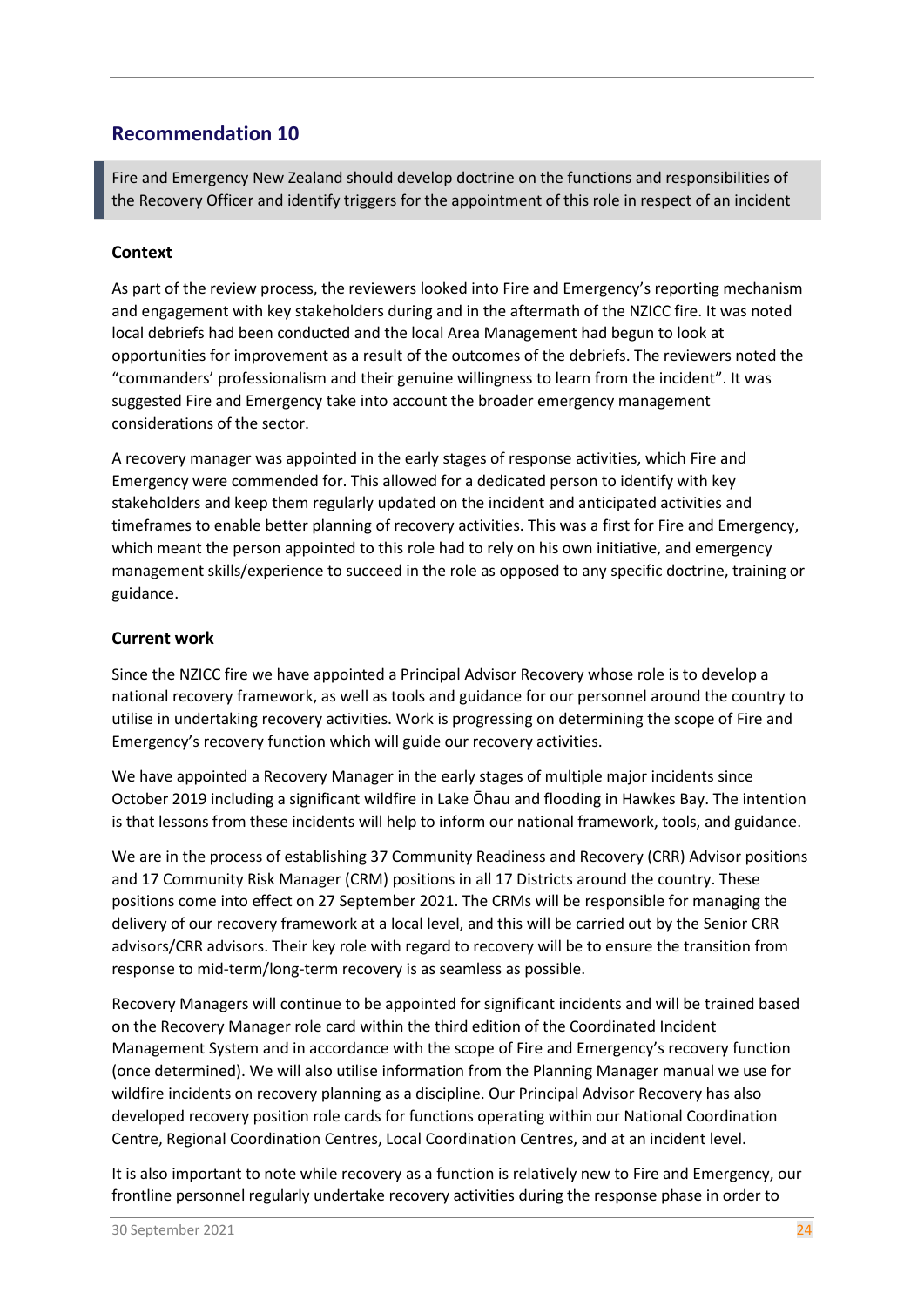minimise the impact of emergencies on life, property, and the environment during incidents of all sizes. Our people do a good job at this and these activities contribute significantly to Fire and Emergency being New Zealand's most trusted public sector organisation.

In line with the reviewers' suggestion that we need to take in to account the broader emergency management considerations of the sector, we engaged with the Auckland Coordinating Executive Group (CEG) to determine if there is anything Fire and Emergency should consider including in the Action Plan from a broader emergency management context (specific to the NZICC fire).

#### **Proposed actions**

`

`

10.1 Incorporate recovery in the development of a new Command and Control manual to ensure that recovery is considered from the outset of an incident.

10.2 Produce a framework for what "recovery" is for Fire and Emergency.

10.3 Provide guidance to personnel on tactics to improve immediate and short-term recovery outcomes.

10.4 Produce a pro-forma handover form.

10.5 Educate Officers in Charge (OIC), Incident Controllers, and the wider organisation on the importance of recovery as a function and provide practical training in accordance with the framework developed in 10.2.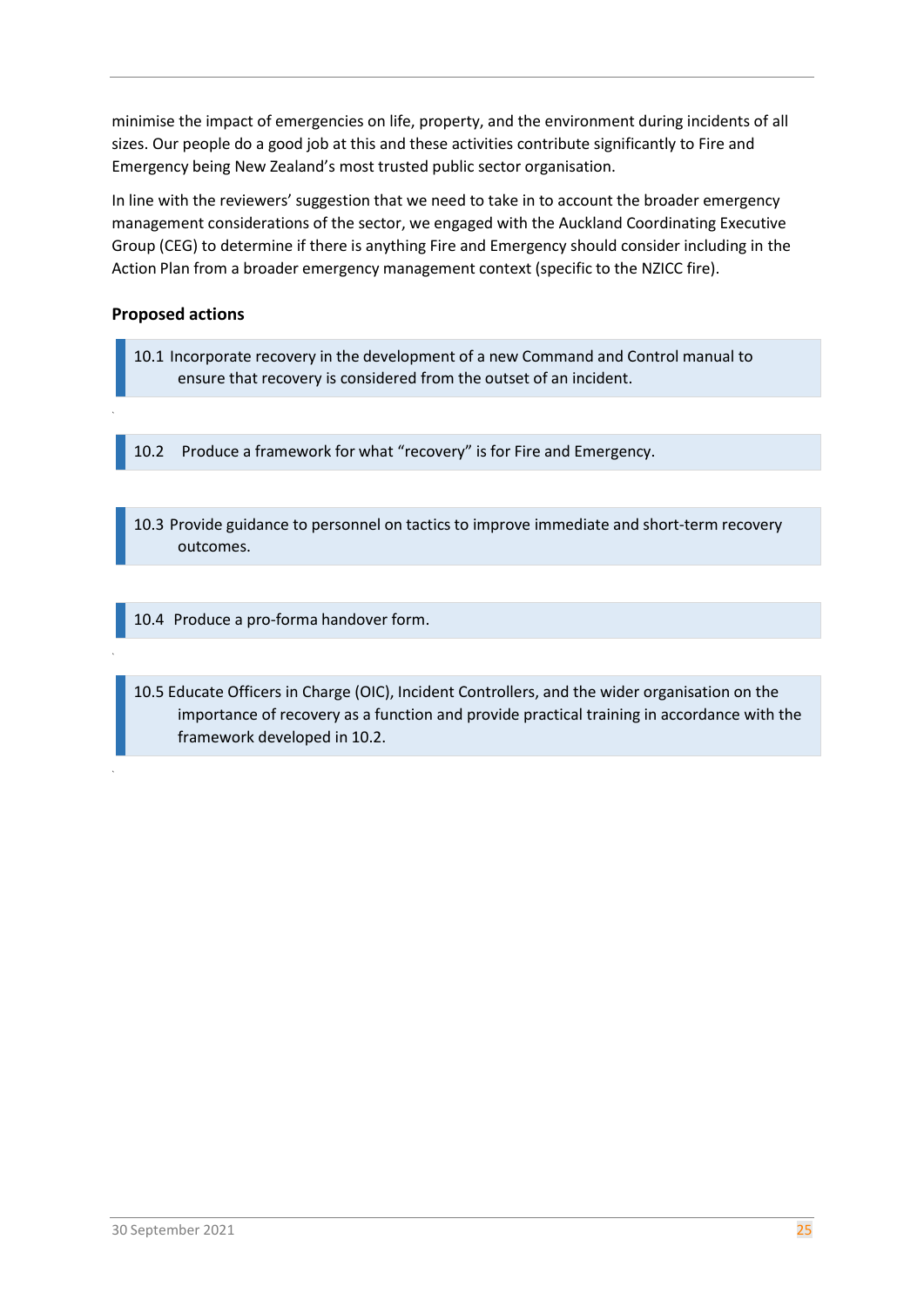Fire and Emergency New Zealand should engage with iwi when managing any future major incident with community or environmental impacts.

#### **Context**

Through the process of undertaking the review, concerns were raised that Fire and Emergency had not engaged with iwi on the management and impacts of the NZICC fire. The report makes it clear that iwi engagement should be standard practice.

#### **Current work**

We agree with this finding and have work underway to improve our engagement with iwi before, during, and after an incident. We have some way to go before this becomes standard practice and our automatic way of operating, but it is our ultimate objective. There are a number of mechanisms we have or intend to put in place to improve our engagement with iwi including, for example, education and improving cultural awareness and the importance of Māori as tangata whenua; empowering our new Region and District Leadership teams to build strong relationships and partnerships at a local level (and holding them accountable for doing so); improving our processes and procedures particularly around IMTs and Co-ordination Centres to include iwi representation; and including iwi in simulated exercises. Our commitment is Fire and Emergency New Zealand recognises the status of Māori as tangata whenua and, as such, the importance of Māori communities as key stakeholders in Fire and Emergency's work. In order to build on the relationships that currently exist, we have launched a three-year programme of work, aptly name[d Hiwa-i-te-](https://fireandemergency.nz/about-us/our-commitment-to-working-with-maori-as-tangata-whenua/)[Rangi.](https://fireandemergency.nz/about-us/our-commitment-to-working-with-maori-as-tangata-whenua/)

As mentioned earlier in the report, the Tasman Fires Action Plan includes an action "to review and reform the coordination centres that clearly establishes the form, function and fit of NCC/RCC/LCC and ICC to supporting incident management" (refer to action 11.1 of the Tasman Fires Action Plan). This action, once completed, will contribute to addressing recommendation eleven of this review as it will consider how best to incorporate the role of iwi into our incident management teams and coordination centres. It is intended this action is completed by the end of 2021. Progress on this action will continue to be reported as part of the Tasman Fires Action Plan regular progress reporting.

Since the NZICC fire, the National Manager Kaupapa Māori now gets notified by the communication centres when a significant incident occurs. This acts as a trigger for the National Manager to determine to what extent iwi engagement is required and to make contact with the Officer in Charge. Key words such as marae, kura, urupā are mentioned during an incident then the National Manager will also be notified. We also expect that the IMT will make direct contact with already established local iwi/Māori networks for any incidents of relevance and importance to them. We have started building good relationships with iwi across the country and this will continue to be a work in progress. For example, in the Hawkes Bay we have partnered with Te Puni Kōkiri to develop a Marae Welfare and Resilience programme. This partnership project works alongside six marae throughout the Hawke's Bay District to enable them to stand up as a Welfare Centre during a significant event. The intention is for the programme to be community driven and that the whole community know they are welcome onto the marae (even in non-emergency situations).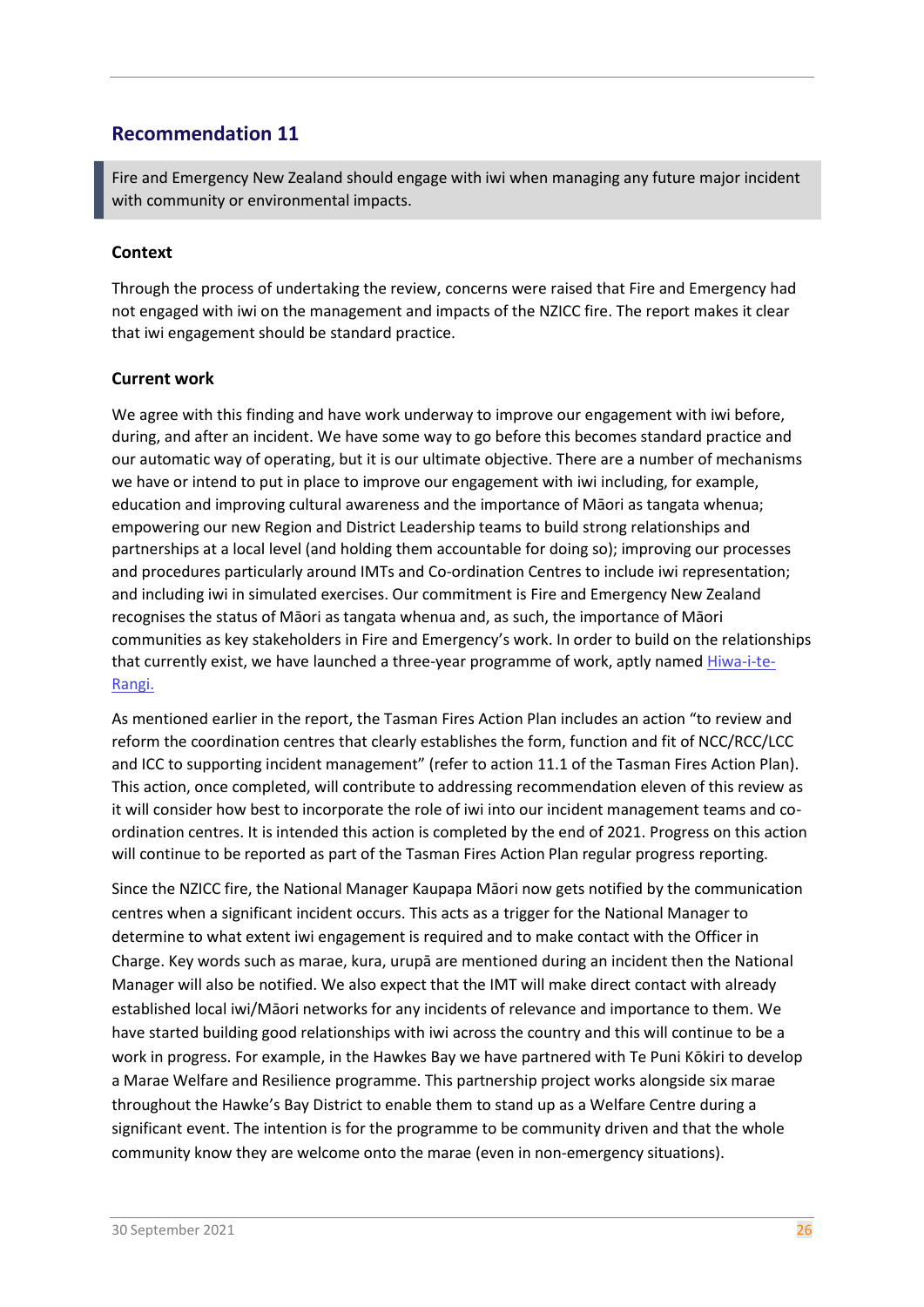We are also actively working with the National Emergency Management Agency on the development of the Coordinated Incident Management System guideline for iwi/māori representation in the response efforts of an incident and as the incident transitions to the recovery phase.

- 11.1 Kaupapa Māori will be an intrinsic aspect of the induction and ongoing development programme for the new District, Group and Community Risk Manager positions. The intent is to build cultural capability and awareness with our new Service Delivery leaders to ensure iwi involvement is at the forefront of their minds across the four Rs of emergency management.
- 11.2 Establish a project to incorporate iwi engagement into response/recovery including:
- overlaying iwi boundaries in ICAD with Standard Operating Procedures and iwi contact details
- ensuring that when culturally significant site-based information is provided to Communication Centres our operators will know to notify iwi
- embedding cultural awareness, the importance and advantages of iwi involvement into the training of Officers in Charge and Incident Controllers.
- Early notification to ensure Iwi liaison is established early via an agreed automatic notification process when it meets an agreed level Nationally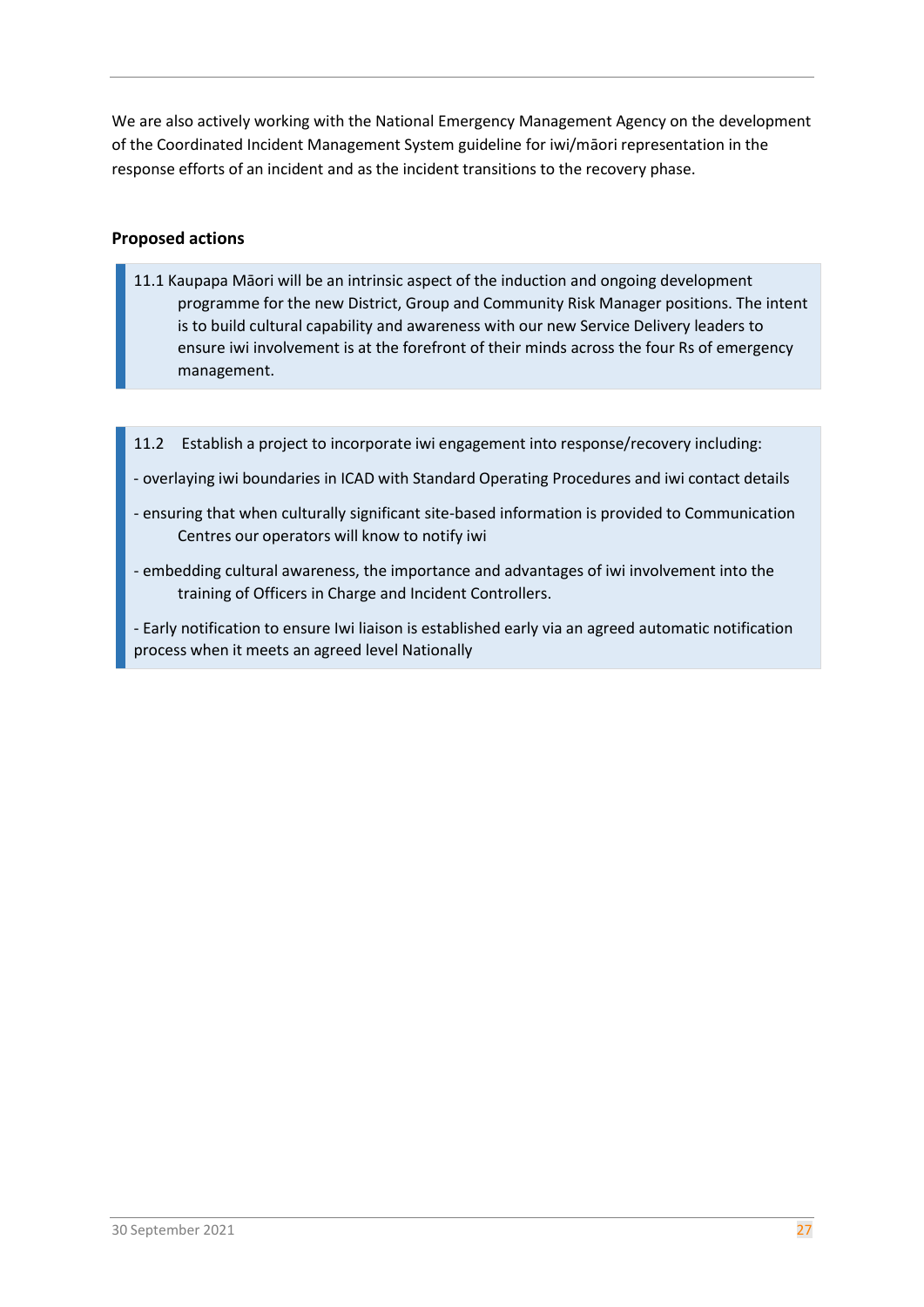## **Sections where no recommendations were made**

Through the Terms of Reference of the Independent Review, Fire and Emergency asked the reviewers to look into other matters that the reviewers determined did not require a formal recommendation. This section provides commentary on some of the suggestions for improvements made in regard to these.

#### **Policies and Procedures (TOR 2)**

Based on their discussions with key people, the reviewers were of the view that compliance with our policies and procedures was good and they were applied appropriately. Where the reviewers identified a need to review, reinforce, or create policies these are identified in the relevant sections of the report and we have sought to address these in the respective sections of the Action Plan.

#### **Connection with Coordination Centres (TOR 5)**

The reviewers looked at the connections and coordination between the on-the-ground operations (IMT), our RCC and our NCC. The key findings revolved around the differences between operational and non-operational personnel in regard to access to systems and remuneration; and reinforced the findings of the Independent review into the Tasman fires that there needs to be better clarity on the interplay between IMT, RCC, and NCC. As reported elsewhere in this document, this work is underway.

#### **Connection with NHQ (TOR 6)**

Fire and Emergency asked the reviewers to comment on the connection with functions within Fire and Emergency's national headquarters including the National Communications Team and the Public Information Management (PIM) function and on the adherence to relevant policies.

Feedback the reviewers received was complimentary of the communications support provided, particularly given the media, political, and public interest in this incident. Opportunities for improvements were made in regard to the need for clarity on when the National Communications and Engagement team should deploy and ensuring they have been provided with suitable equipment and clothing.

Since the NZICC fire we have created and appointed to a permanent communications position in Auckland, as suggested by the reviewers. This position has already shown its value at more recent incidents including a severe weather event in South Auckland. We have also appointed a permanent communications position in the South Island and have support available in our other two regions.

All current PIM and media personnel now have the appropriate equipment to undertake their role while on deployment. This is now standard practice and will be rolled out to new starters when they are onboarded.

During the 2020/2021 summer period the National Communications and Engagement directorate piloted deploying staff to incidents – erring on the side of deploying rather than not. The intention was to incorporate observations around the value of attending to inform the development of a set of triggers as to when the deployment of media personnel is required. This work is ongoing.

#### **Finance (TOR 8)**

The reviewers also looked into our financial management and processes. The reviewers found no evidence financial considerations had played any part in decision-making or resource-management. Decisions on resourcing were understood to be based on operational considerations.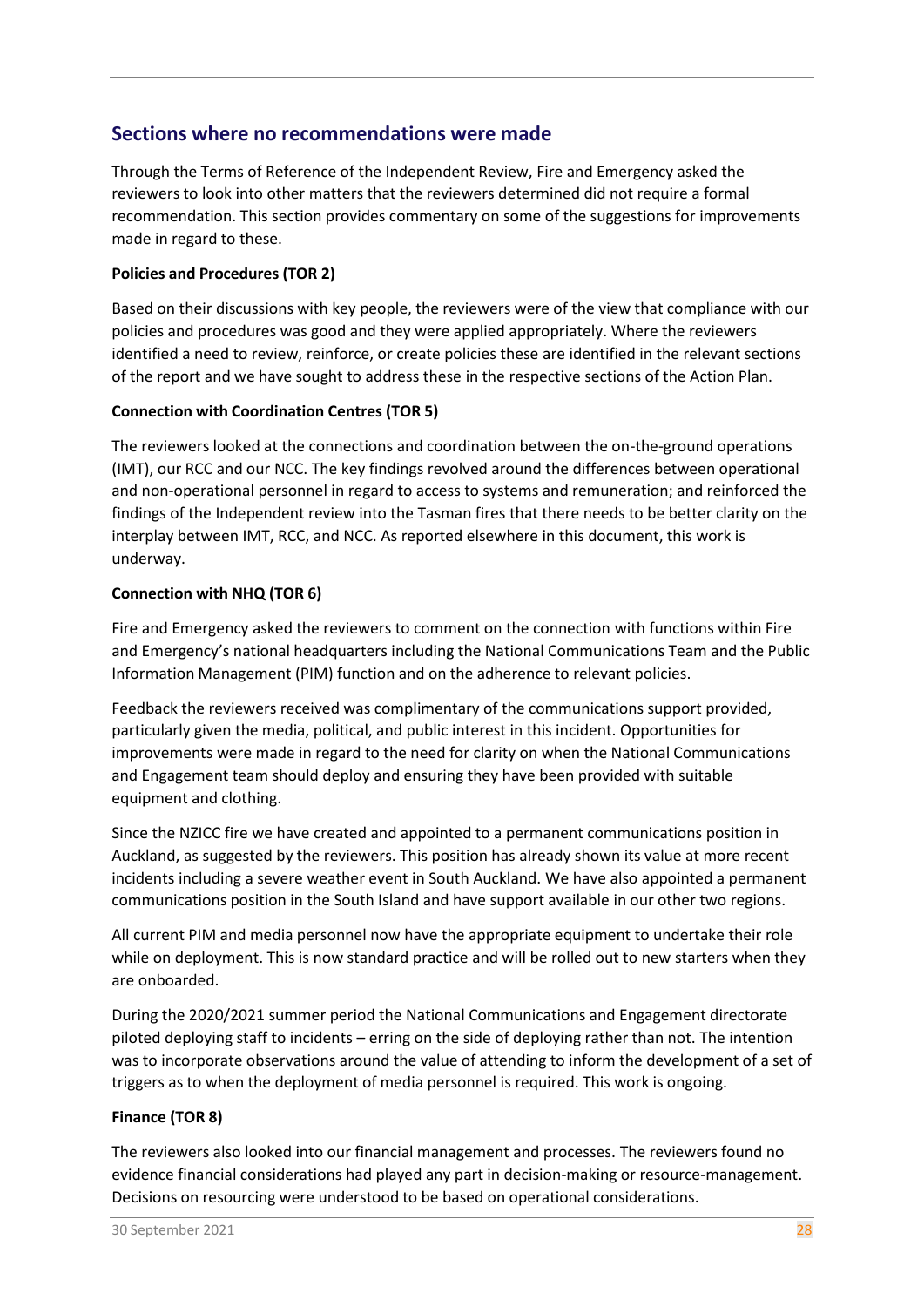The reviewers noted it would be unrealistic to expect Commanders working out of the Command Unit to be undertaking financial analysis during the incident. The reviewers encouraged Fire and Emergency to "keep thinking about how they incorporate financial management into operations – not to limit those operations, but to support options analysis and to be able to show afterwards why spending was justified".

As an emergency organisation, which is publicly funded, it is vital we get the balance right between not limiting our operations and making sure we are being as prudent as possible, and spending is justified.

Financial management is included in the induction programme for our new District Manager positions to ensure our Districts are set up to better consider financial implications. We will also consider undertaking financial reviews for some significant, long duration events which have a financial materiality with a view to understanding lessons that can be applied to future incidents.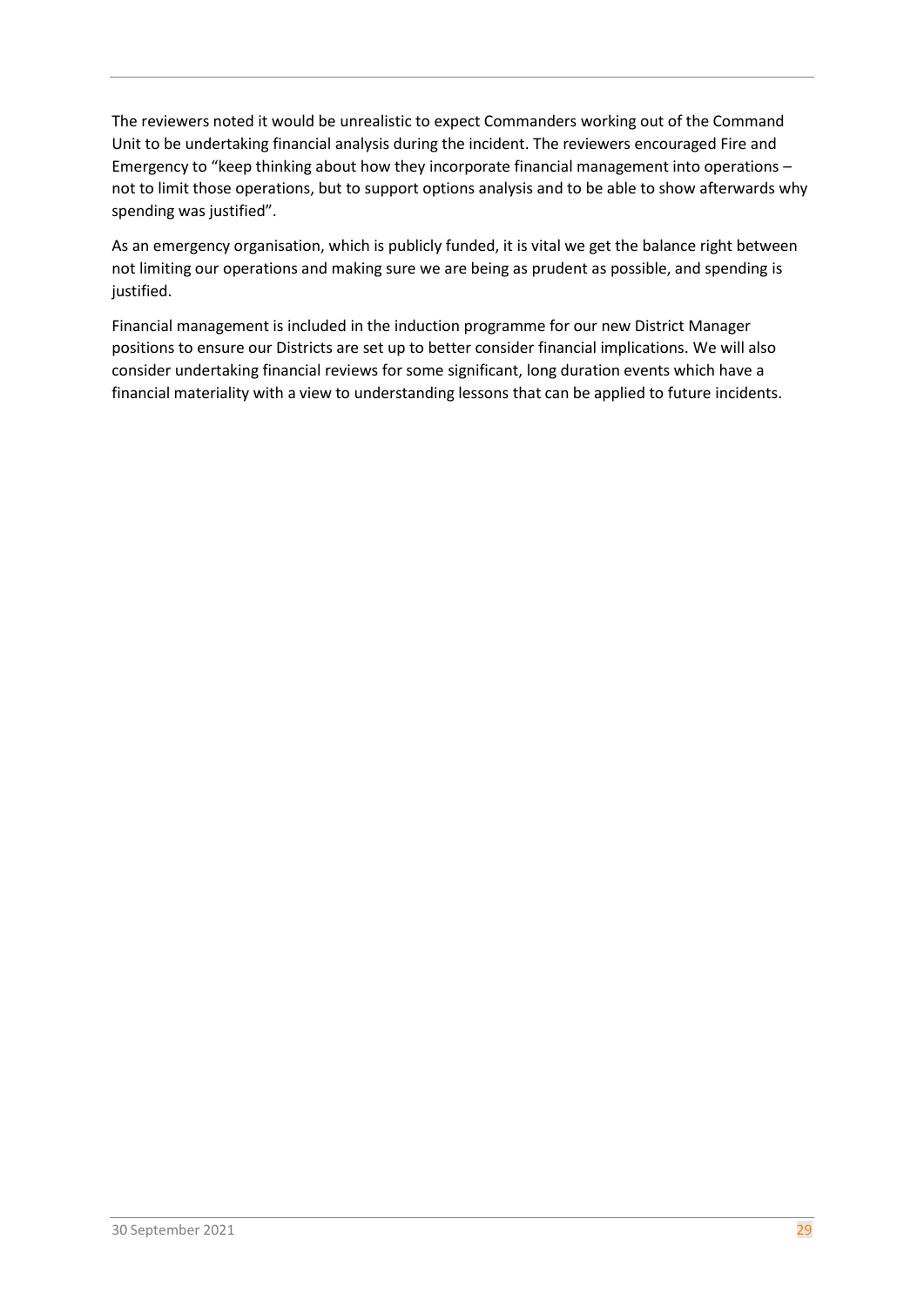# **Input into the development of the action plan**

The following people have contributed to developing the NZICC Action Plan (in no particular order):

| Name                    | <b>Position</b>                                          |
|-------------------------|----------------------------------------------------------|
| Paul Turner             | National Manager Response Capability                     |
| <b>Esitone Pauga</b>    | Response Capability Advisory Manager                     |
| lan Duncan              | National and International Response Manager              |
| lan Pickard             | National Manager People and Workforce Capability         |
| Michael Balmer          | Principal Advisor Recovery                               |
| Mike Moran              | <b>National Manager Fleet</b>                            |
| Piki Thomas             | Pou Herenga Māori / National Manager Kaupapa Māori       |
| <b>Simon Davis</b>      | <b>Manager Fire Engineering</b>                          |
| Murray Mitchell         | Chief Information and Technology Officer                 |
| Kerry Stewart           | <b>Manager Content</b>                                   |
| Kate Hill               | <b>National Advisor Coordination Centres</b>             |
| Ashley Cornor           | Senior Legal Counsel                                     |
| <b>Brian Keown</b>      | <b>Acting Wildfire Manager</b>                           |
| April Christie          | Chief Advisor Safety, Health and Wellbeing               |
| Rachael Thorp           | National Manager People Services                         |
| <b>Brighid Jamieson</b> | Chief Advisor Volunteerism                               |
| Catherine Leckie        | Principal Advisor Comms and Engagement                   |
| Gary Lockyer            | Service Delivery Sector Partnerships                     |
| <b>Chantel Kokich</b>   | Senior Special Projects Management Advisor               |
| <b>Jess Nesbit</b>      | Acting Community Partnerships Manager                    |
| <b>Brian Saunders</b>   | <b>Solutions Architect</b>                               |
| John Sutton             | Service Delivery Advisor                                 |
| Kevin Dyer              | Manager Region Training                                  |
| Paul Manson             | Policy and Doctrine Advisor                              |
| Ben Alton               | Manager Officer Development                              |
| Alan Cleator            | Training Programmes and National Training Centre Manager |
| Keith Pedley            | National Advisor Ops, Fleet, and Equipment               |
| Jackie Maher            | Manager Media                                            |
| Nicky Chilton           | National Manager Comms and Engagement                    |
| Dr Trudy Geoghegan      | National Hazardous Substances Advisor                    |
| <b>Barry Schuurmans</b> | <b>Team Leader Management Accounting</b>                 |
| Des Hosie               | National Operations Advisor Continuous Improvement       |
| <b>Richard Twomey</b>   | Area Manager                                             |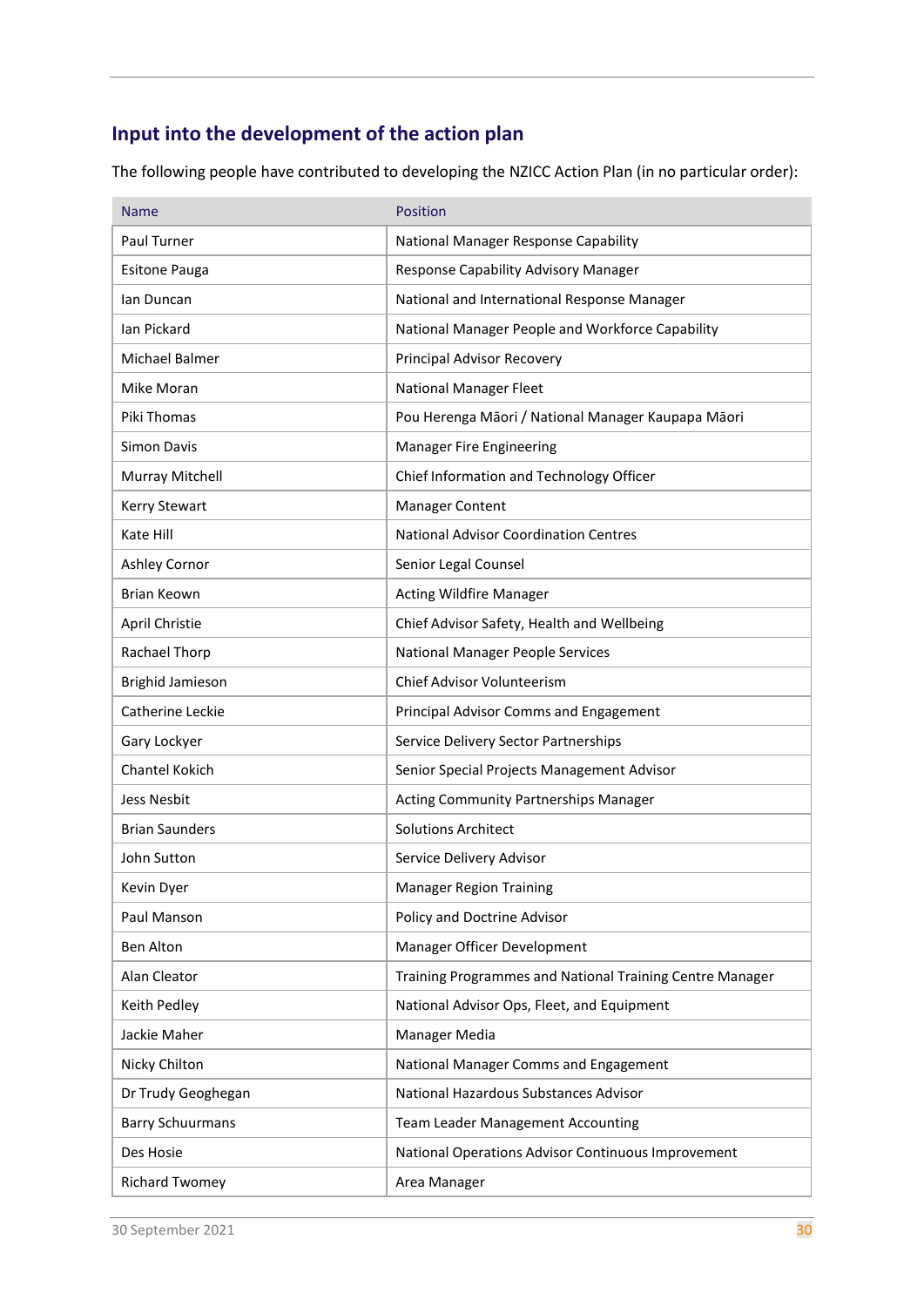| <b>Name</b>           | Position                                                              |
|-----------------------|-----------------------------------------------------------------------|
| <b>Geoff Purcell</b>  | Area Manager                                                          |
| <b>Murray Binning</b> | Area Manager                                                          |
| Vaughan Mackereth     | Assistant Area Manager                                                |
| Mike Shaw             | Principal Advisor Fire Risk Management                                |
| Rebecca Scott         | Chief Advisor - Organisational Strategy and Capability<br>Development |
| Rebecca Kearns        | Chief Advisor - Service Delivery                                      |
| Lucy Cotterill        | Chief Advisor – Office of the Chief Executive                         |
| Joss Debreceny        | Chief Advisor - People                                                |
| Zoe Mounsey           | Chief Advisor - Finance and Business Operations                       |
| Jim Stuart-Black      | Chief Advisor - Organisational Strategy and Capability<br>Development |
| David Guard           | Region Manager Ngā Tai ki te Puku                                     |
| Ron Devlin            | Region Manager Te Hiku                                                |
| <b>Bruce Stubbs</b>   | Region Manager Te Upoko                                               |
| Mike Grant            | Region Manager Te Kei                                                 |
| Paul Henderson        | Region Manager Te Ihu                                                 |
| Sid Wellik            | Chief Legal Advisor                                                   |
| Cathryn Moriarty      | National Manager Strategy and Performance                             |
| <b>Steve Rout</b>     | Management Accountant                                                 |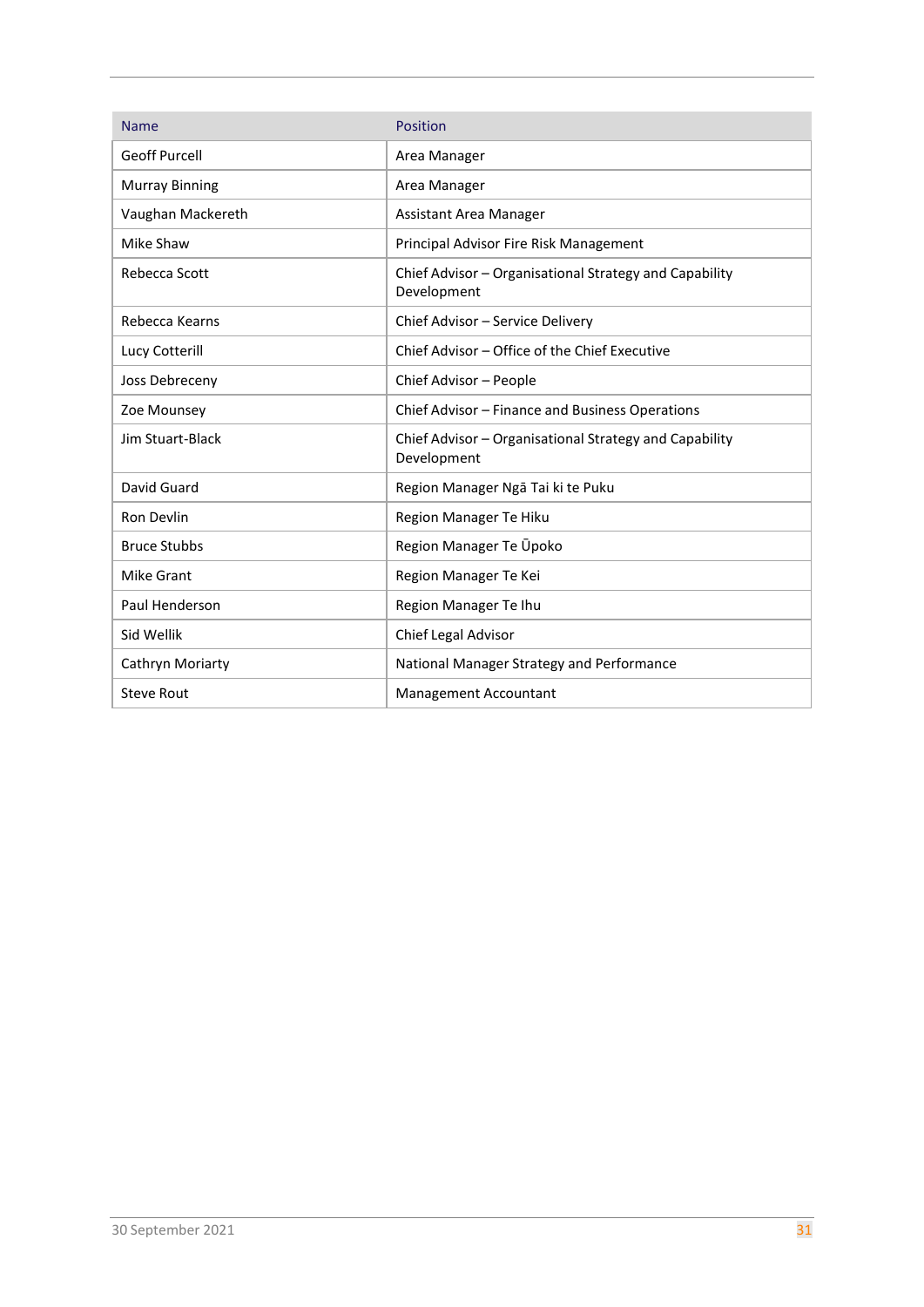# **Appendix one – Accountability and Timelines**

| #   | <b>Action</b>                                                                                                                                                                                                                                                                                 | Accountability                                                                     | <b>Timeline</b>                                                                                                                                      | Confirmed<br>funding* |
|-----|-----------------------------------------------------------------------------------------------------------------------------------------------------------------------------------------------------------------------------------------------------------------------------------------------|------------------------------------------------------------------------------------|------------------------------------------------------------------------------------------------------------------------------------------------------|-----------------------|
| 1.1 | Research other jurisdictions' approaches to<br>issues with buildings under construction to find<br>effective and efficient strategies which could<br>work (or be adapted to work) in the New<br>Zealand context                                                                               | National Manager<br>Response<br>Capability<br>(Response<br>Capability<br>Advisory) | December<br>2022                                                                                                                                     | Yes                   |
| 1.2 | Engage with Local Authorities on the work they<br>already undertake relating to health and safety<br>matters on construction sites to attempt to<br>include firefighting risks as part of this.                                                                                               | <b>District Managers</b>                                                           | October 2022                                                                                                                                         | <b>Yes</b>            |
| 1.3 | Work with the construction industry to<br>incorporate fire risks into their site safety<br>reports. The New Zealand Construction Industry<br>Council is interested in working with us on<br>producing a Code of Practice on construction site<br>safety that would provide specific guidance. | National Manager<br><b>Risk Reduction</b><br>(Fire Engineering)                    | <b>March 2022</b><br>(note this is<br>dependent<br>on the timing<br>of the release<br>of the Fire<br>and<br>Emergency<br>Operations<br>Design Guide) | Yes                   |
| 1.4 | Work with MBIE in attempt to influence<br>updating the Building Act (Clause F5) to include<br>fire safety during construction.                                                                                                                                                                | <b>National Manager</b><br><b>Risk Reduction</b><br>(Fire Engineering)             | <b>March 2022</b><br>(note this is<br>dependent<br>on the timing<br>of the release<br>of the Fire<br>and<br>Emergency<br>Operations<br>Design Guide) | Yes                   |
| 1.5 | Develop a protocol and a recurring task in SMS<br>to reminds crews to undertake a familiarisation<br>visit when a building under<br>construction/alteration/deconstruction, known<br>to Fire and Emergency engineers, reaches a<br>certain threshold.                                         | <b>National Manager</b><br><b>Risk Reduction</b><br>(Fire Engineering)             | March 2023<br>(note this is<br>dependent<br>on the<br>introduction<br>of an ICTS<br>document<br>management<br>system)                                | Yes                   |
| 1.6 | Incorporate guidance and information on<br>buildings under construction in to RD2 -<br>Operational planning documents when<br>undertaking the next review                                                                                                                                     | National Manager<br>Response<br>Capability<br>(Response<br>Capability<br>Advisory) | June 2023                                                                                                                                            | <b>Yes</b>            |
| 1.7 | SRZs will be loaded into ICAD in our<br>Communication Centres to enable<br>predetermined attendance to be assigned based<br>on the risk identified for particular sites.                                                                                                                      | <b>District Managers</b>                                                           | <b>TBC</b>                                                                                                                                           | Yes                   |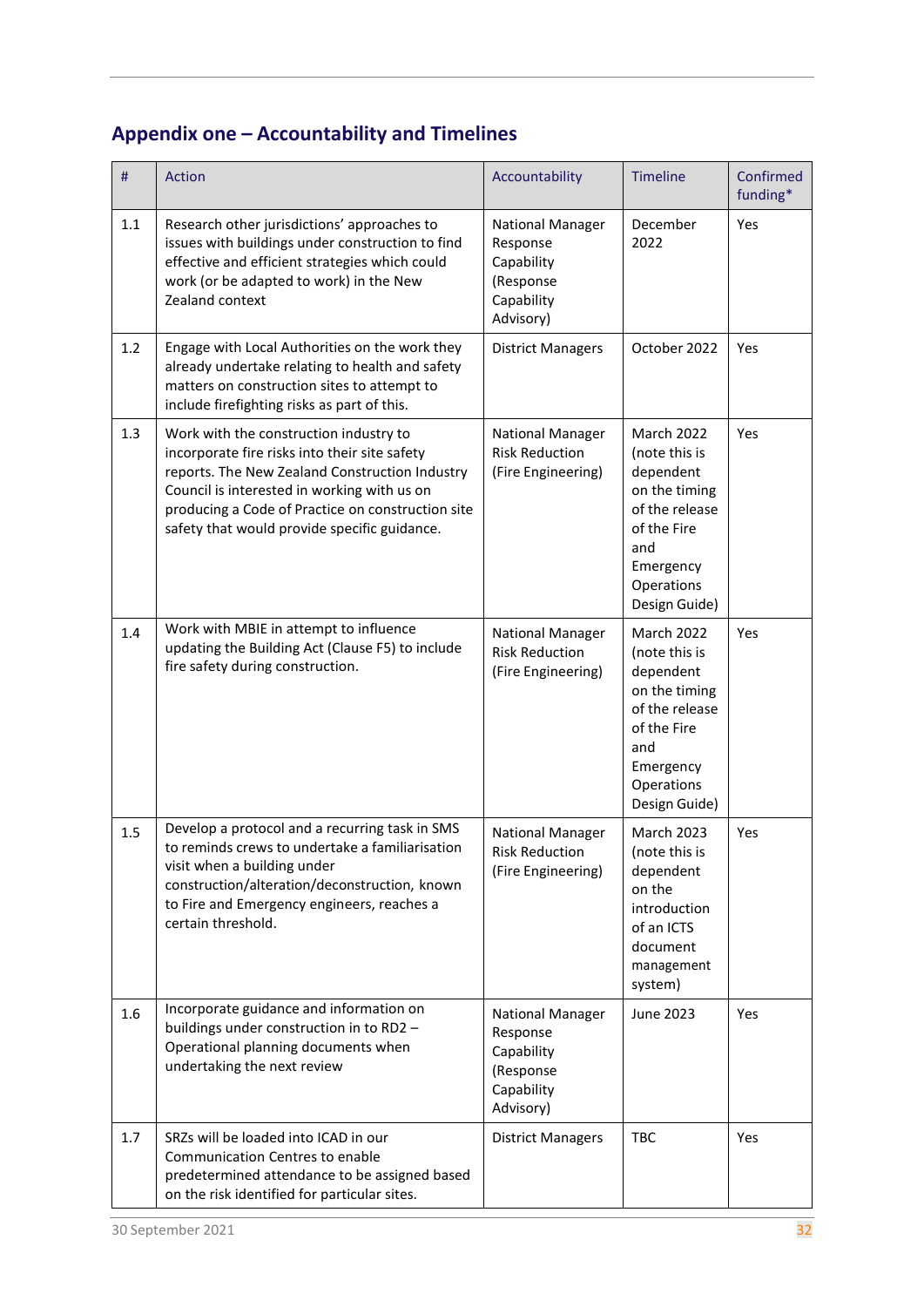| #   | <b>Action</b>                                                                                                                                                                                                                                                                          | Accountability                                                                                                    | Timeline                                                                                                          | Confirmed<br>funding* |
|-----|----------------------------------------------------------------------------------------------------------------------------------------------------------------------------------------------------------------------------------------------------------------------------------------|-------------------------------------------------------------------------------------------------------------------|-------------------------------------------------------------------------------------------------------------------|-----------------------|
| 2.1 | Research other jurisdictions approaches and<br>undertake a literature review to identify possible<br>thresholds for identifying when an urban<br>incident may become a long duration event that<br>could work, or be adapted to work, in a New<br>Zealand context.                     | <b>National Manager</b><br>Response<br>Capability<br>(Response<br>Capability<br>Advisory)                         | December<br>2022                                                                                                  | Yes                   |
| 2.2 | Planning and intelligence for multi-day incidents<br>will be incorporated into the TAPs training<br>programme to Senior Firefighter rank to ensure<br>that duration of incidents is incorporated in to<br>thought processes as firefighters progress<br>through the rank structure.    | <b>National Manager</b><br>People and<br>Workforce<br>Capability                                                  | December<br>2022                                                                                                  | Yes                   |
| 2.3 | Incorporate identification of long duration<br>events and setting up appropriate command and<br>control facilities into command and control<br>training.                                                                                                                               | <b>National Manager</b><br>People and<br>Workforce<br>Capability                                                  | December<br>2022                                                                                                  | Yes                   |
| 2.4 | Incorporate identification of long duration<br>events and setting up appropriate command and<br>control facilities in the development of a new<br>Command and Control manual.                                                                                                          | <b>National Manager</b><br>Response<br>Capability<br>(Response<br>Capability<br>Advisory)                         | June 2023                                                                                                         | No                    |
| 2.5 | Include competency for identification of and<br>managing multi-day events in the development<br>of the Technical Competency Framework for Fire<br><b>Commander and Assistant Fire Commander</b><br>ranks.                                                                              | <b>Region Manager</b><br>Ngā Tai ki te Puku /<br><b>National Manager</b><br>People and<br>Workforce<br>Capability | <b>July 2023</b>                                                                                                  | Yes                   |
| 3.1 | Review the Officer notebooks and through this<br>work include the role and responsibilities of a<br>Sector Commander and a Water Supply Officer.                                                                                                                                       | <b>National Manager</b><br>Response<br>Capability<br>(Response<br>Capability<br>Advisory)                         | $TBC - timing$<br>will be<br>dependent<br>on when the<br>new<br>Command<br>and Control<br>Manual is<br>completed. | No                    |
| 3.2 | Review the Executive Officer training modules<br>and through this work include the role and<br>responsibilities of a Sector Commander.                                                                                                                                                 | <b>National Manager</b><br>People and<br>Workforce<br>Capability                                                  | December<br>2022                                                                                                  | Yes                   |
| 3.3 | Review existing, relevant training materials that<br>have been developed and look to collate, update<br>and implement proposed changes. For example,<br>there has been some work completed previously<br>on a new command and control technical<br>manual which has not been launched. | <b>National Manager</b><br>People and<br>Workforce<br>Capability                                                  | <b>TBC</b>                                                                                                        | Yes                   |
| 3.4 | Develop the requirements for training on sector<br>command and implement training accordingly.                                                                                                                                                                                         | <b>National Manager</b><br>Response<br>Capability<br>(Response                                                    | Stage 1<br>December<br>2022                                                                                       | <b>No</b>             |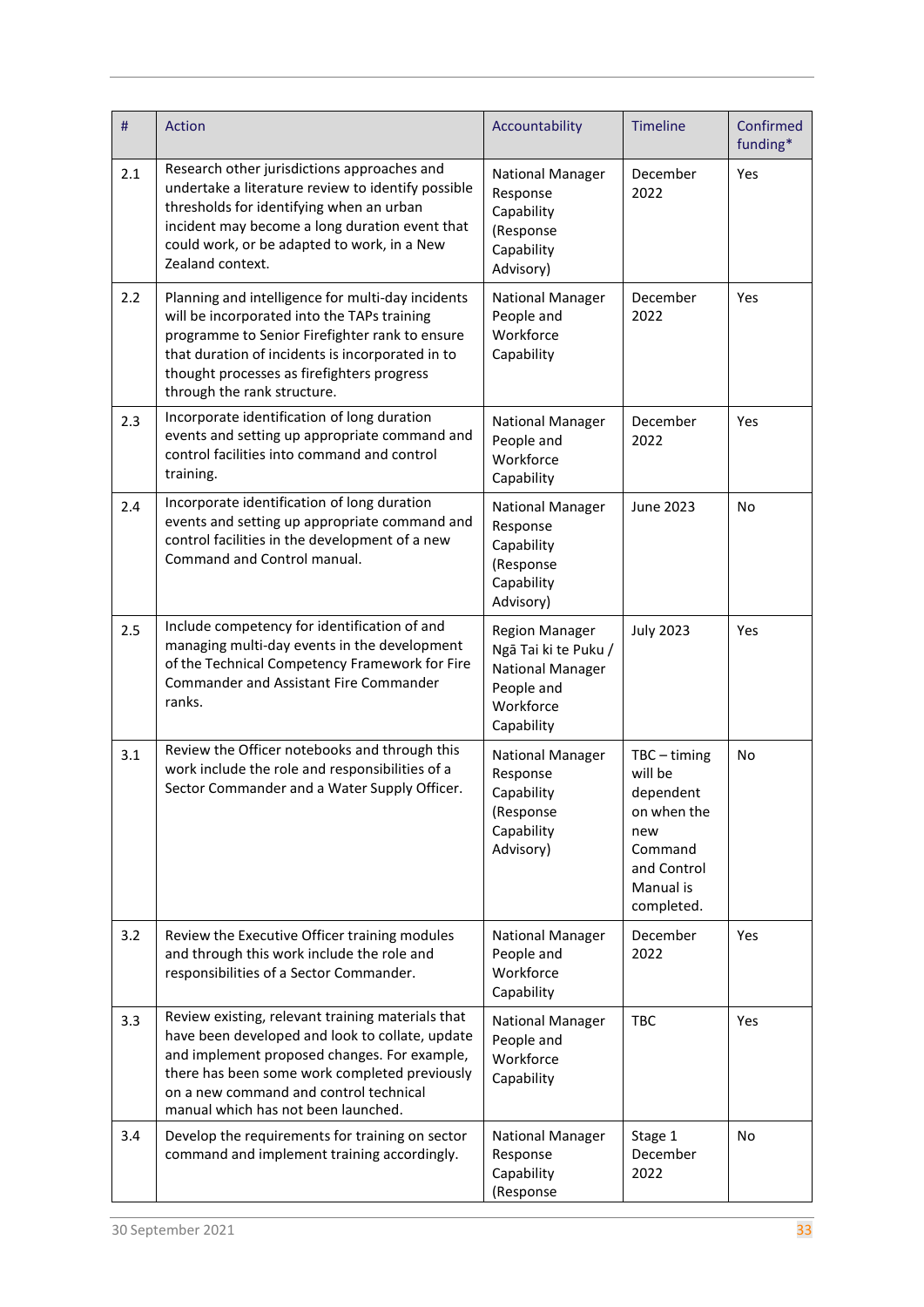| #   | <b>Action</b>                                                                                                                                                                                                                                           | Accountability                                                                                                           | <b>Timeline</b>                                                                             | Confirmed<br>funding* |
|-----|---------------------------------------------------------------------------------------------------------------------------------------------------------------------------------------------------------------------------------------------------------|--------------------------------------------------------------------------------------------------------------------------|---------------------------------------------------------------------------------------------|-----------------------|
|     |                                                                                                                                                                                                                                                         | Capability<br>Advisory) /<br><b>National Manager</b><br>People and<br>Workforce<br>Capability                            | Stage 2 June<br>2023                                                                        |                       |
| 3.5 | Incorporate sector command in the<br>development of a new Command and Control<br>manual.                                                                                                                                                                | <b>National Manager</b><br>Response<br>Capability<br>(Response<br>Capability<br>Advisory)                                | TBC - Timing<br>will be<br>dependent<br>on<br>prioritisation<br>decisions for<br>action 3.4 | <b>No</b>             |
| 3.6 | Incorporate crew accountability into the major<br>industrial incident exercise that Fire and<br>Emergency will hold in 2022/2023 (as part of the<br>government's National Exercise Programme).                                                          | <b>National Manager</b><br>Response<br>Capability<br>(Response<br>Capability Advisory                                    | June 2023                                                                                   | No                    |
| 4.1 | Undertake a stocktake of technological solutions<br>that have been or will be implemented<br>internationally to address accountability<br>challenges.                                                                                                   | National Manager<br>Response<br>Capability<br>(Response<br>Capability<br>Advisory)                                       | <b>March 2023</b>                                                                           | No                    |
| 4.2 | Develop guidance regarding systems/methods to<br>take "respite" within hot zones for trial in<br>Auckland.                                                                                                                                              | National Manager<br>Response<br>Capability<br>(Response<br>Capability<br>Advisory) / Project<br>Lift Workstream<br>Leads | December<br>2022                                                                            | <b>No</b>             |
| 4.3 | Accountability will be incorporated into regular<br>exercises at a local level, including inter-agency<br>and inter-station/brigade exercises.                                                                                                          | <b>District Managers</b>                                                                                                 | This will be<br>ongoing but<br>will be<br>incorporated<br>in 2022<br>calendar year          | Yes                   |
| 5.1 | Complete the review of the Aerial Strategy.                                                                                                                                                                                                             | <b>National Manager</b><br>Fleet                                                                                         | March 2022                                                                                  | Yes                   |
| 6.1 | Group Managers are to make sure that the high-<br>rise competency for relevant brigades is turned<br>on in OSM to ensure that they train to and<br>maintain this competency and to provide<br>assurance that this is the case.                          | <b>District Managers</b>                                                                                                 | April 2022                                                                                  | Yes                   |
| 7.1 | Incorporate the role of liaison officers in the<br>implementation of AIIMs and ensure it aligns<br>with the CIMS system used for multi-agency<br>national incidents and with the definition<br>developed by the Incident Management<br>Reference Group. | <b>National Manager</b><br>Response<br>Capability<br>(Response<br>Capability<br>Advisory)                                | December<br>2022                                                                            | No                    |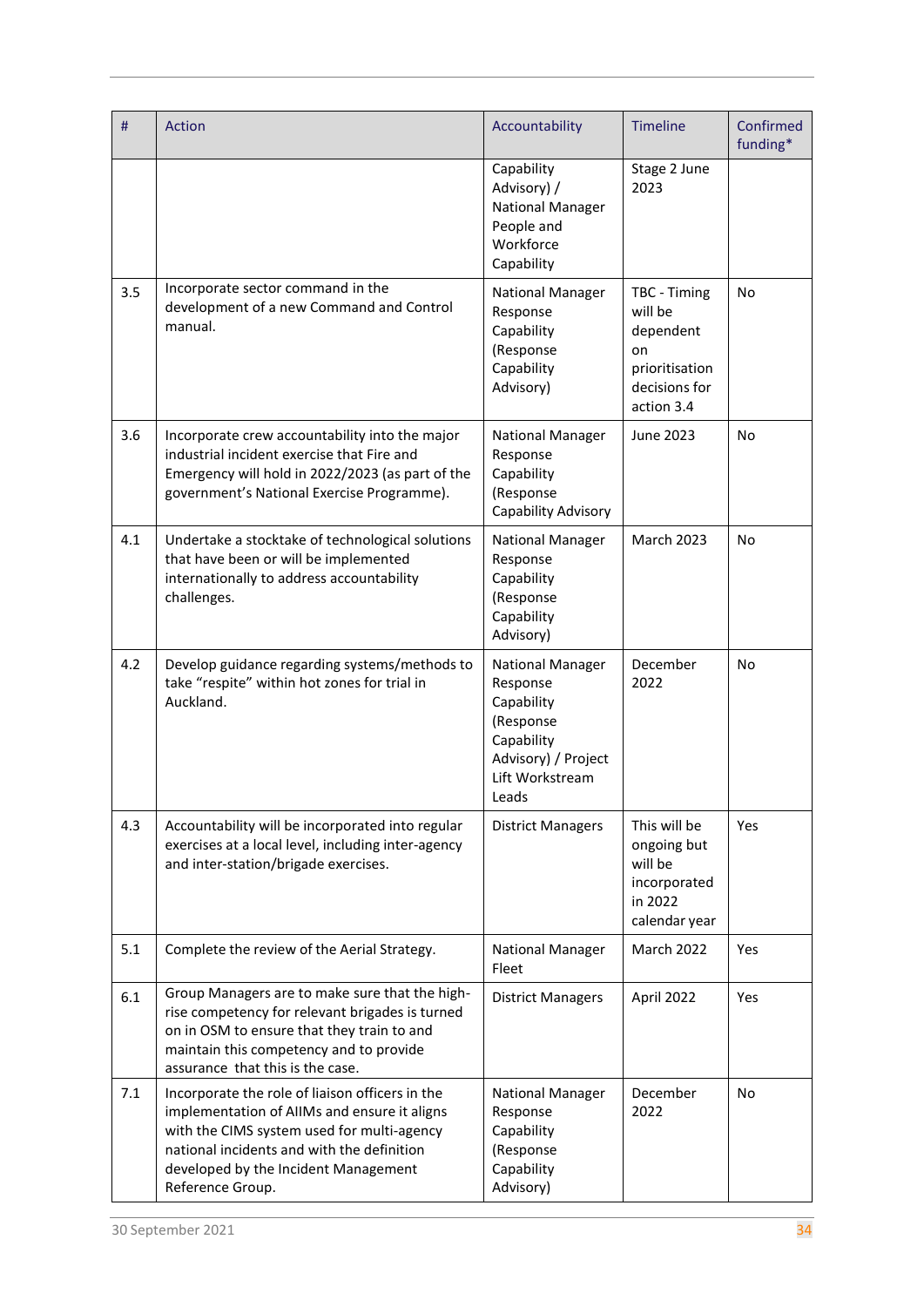| #   | <b>Action</b>                                                                                                                                                                                                                            | Accountability                                                                                    | <b>Timeline</b>                                                                                                   | Confirmed<br>funding* |
|-----|------------------------------------------------------------------------------------------------------------------------------------------------------------------------------------------------------------------------------------------|---------------------------------------------------------------------------------------------------|-------------------------------------------------------------------------------------------------------------------|-----------------------|
| 7.2 | Incorporate the Liaison Officer role in to<br>interagency exercises. Learning from these<br>exercises about threshold triggers and<br>CIMS/AIIMS roles will be considered in the work<br>to move to AIIMS.                               | <b>National Manager</b><br>Response<br>Capability<br>(Response<br>Capability<br>Advisory)         | December<br>2022                                                                                                  | <b>No</b>             |
| 7.3 | Group and District Manager inductions will<br>reinforce they are empowered, enabled and<br>encouraged to establish and maintain<br>relationships at a local level, which should make<br>liaison activities easier when incidents happen. | <b>Region Managers</b>                                                                            | October 2022                                                                                                      | Yes                   |
| 7.4 | New formal arrangements will outline how we<br>will operate in an emergency situation: i.e. the<br>use of the CIMS or AIIMS model and that a<br>liaison officer from that agency needs to be<br>established.                             | <b>National Manager</b><br>Response<br>Capability<br>(Response<br>Capability<br>Advisory)         | This will be<br>ongoing as<br>formal<br>arrangements<br>are<br>negotiated /<br>renewed                            | Yes                   |
| 7.5 | Review the Officer notebooks and through this<br>work include the role and responsibilities of a<br>Liaison Officer.                                                                                                                     | <b>National Manager</b><br>Response<br>Capability<br>(Response<br>Capability<br>Advisory)         | $TBC - timing$<br>will be<br>dependent<br>on when the<br>new<br>Command<br>and Control<br>Manual is<br>completed. | <b>No</b>             |
| 7.6 | Incorporate liaison activities in the development<br>of a new Command and Control manual.                                                                                                                                                | <b>National Manager</b><br>Response<br>Capability<br>(Response<br>Capability<br>Advisory)         | <b>TBC</b>                                                                                                        | <b>No</b>             |
| 7.7 | Develop a Recovery Manager/Liaison Officer<br>pack, similar to the Safety Officer pack, which<br>includes all of the information and tools needed<br>to undertake the role.                                                              | <b>National Manager</b><br>Community<br>Readiness and<br>Recovery (Principal<br>Advisor Recovery) | $TBC - timing$<br>will be<br>dependent<br>on when the<br>new<br>Command<br>and Control<br>Manual is<br>completed. | <b>No</b>             |
| 8.1 | Undertake a stocktake of the capability/capacity<br>of relevant agencies in New Zealand to<br>undertake atmospheric monitoring with a view<br>to developing MoUs.                                                                        | <b>National Manager</b><br>Response<br>Capability<br>(Response<br><b>Advisory Manager)</b>        | TBC-this will<br>be completed<br>as part of the<br>Carcinogen<br>Control<br>project                               | <b>Yes</b>            |
| 8.2 | Discuss with our monitoring agency (Department<br>of Internal Affairs) the need for a policy decision<br>on ownership and responsibility for atmospheric<br>monitoring.                                                                  | <b>National Manager</b><br>Strategy and<br>Performance                                            | April 2022                                                                                                        | Yes                   |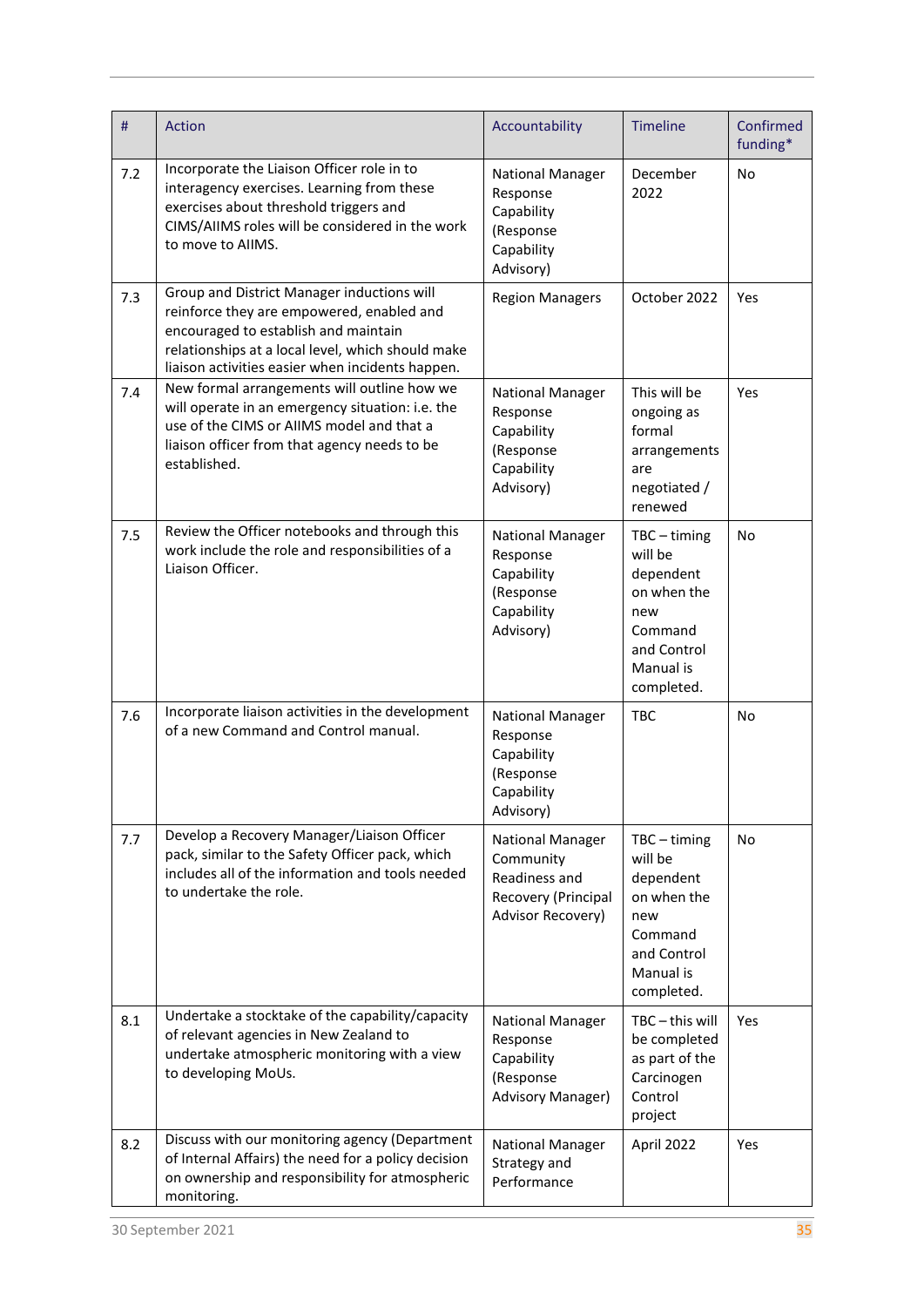| #    | <b>Action</b>                                                                                                                                                                                                                                                                                                                                                               | Accountability                                                                                                                                                                                       | <b>Timeline</b>                                                           | Confirmed<br>funding* |
|------|-----------------------------------------------------------------------------------------------------------------------------------------------------------------------------------------------------------------------------------------------------------------------------------------------------------------------------------------------------------------------------|------------------------------------------------------------------------------------------------------------------------------------------------------------------------------------------------------|---------------------------------------------------------------------------|-----------------------|
| 8.3  | Issue general public safety information around<br>what to do around smoke: e.g. turning off air<br>conditioning units, shutting windows, etc.                                                                                                                                                                                                                               | <b>National Manager</b><br>Response<br>Capability<br>(Specialist<br>Response<br>Manager) /<br><b>National Manager</b><br>Comms and<br>Engagement                                                     | June 2023                                                                 | Yes                   |
| 9.1  | Collate existing documents and tools (policies,<br>procedures, training) together into a safety and<br>wellbeing at incidents policy which incorporates<br>fatigue management, catering (incl. special<br>dietary requirements), toilets, BA training, etc.<br>This policy will include triggers for when welfare<br>needs to escalate.                                     | National Manager<br>Response<br>Capability<br>(Response<br>Capability Advisory<br>Manager) /<br>National Manager<br>People Experience<br>(Health and Safety)<br>/ Chief Advisor<br><b>HSW</b>        | TBC-work<br>will<br>commence<br>once action<br>9.2 has been<br>completed. | No                    |
| 9.2  | Review the fatigue management policy with a<br>view to making the policy the overarching<br>doctrine for fatigue management. This will<br>incorporate some of the suggestions made in the<br>report for example shift lengths, BA procedures,<br>work rest guidelines, returning safely home or to<br>station after long duration events, ongoing<br>wellbeing support etc. | <b>National Manager</b><br>Response<br>Capability<br>(Response<br>Capability Advisory<br>Manager) /<br>National Manager<br>People Experience<br>(Health and Safety)<br>/ Chief Advisor<br><b>HSW</b> | Will<br>commence in<br>2023                                               | No                    |
| 10.1 | Incorporate recovery in the development of a<br>new Command and Control manual to ensure<br>that recovery is considered from the outset of an<br>incident.                                                                                                                                                                                                                  | National Manager<br>Response<br>Capability<br>(Response<br>Capability<br>Advisory) /<br>National Manager<br>Community<br>Readiness and<br>Recovery (Principal<br>Advisor Recovery)                   | <b>TBC</b>                                                                | No                    |
| 10.2 | Produce a framework for what "recovery" is for<br>Fire and Emergency.                                                                                                                                                                                                                                                                                                       | National Manager<br>Community<br>Readiness and<br>Recovery (Principal<br>Advisor Recovery)                                                                                                           | December<br>2021                                                          | Yes                   |
| 10.3 | Provide guidance to personnel on tactics to<br>improve immediate and short-term recovery<br>outcomes.                                                                                                                                                                                                                                                                       | National Manager<br>Community<br>Readiness and<br>Recovery (Principal<br>Advisor Recovery)                                                                                                           | <b>June 2022</b>                                                          | Yes                   |